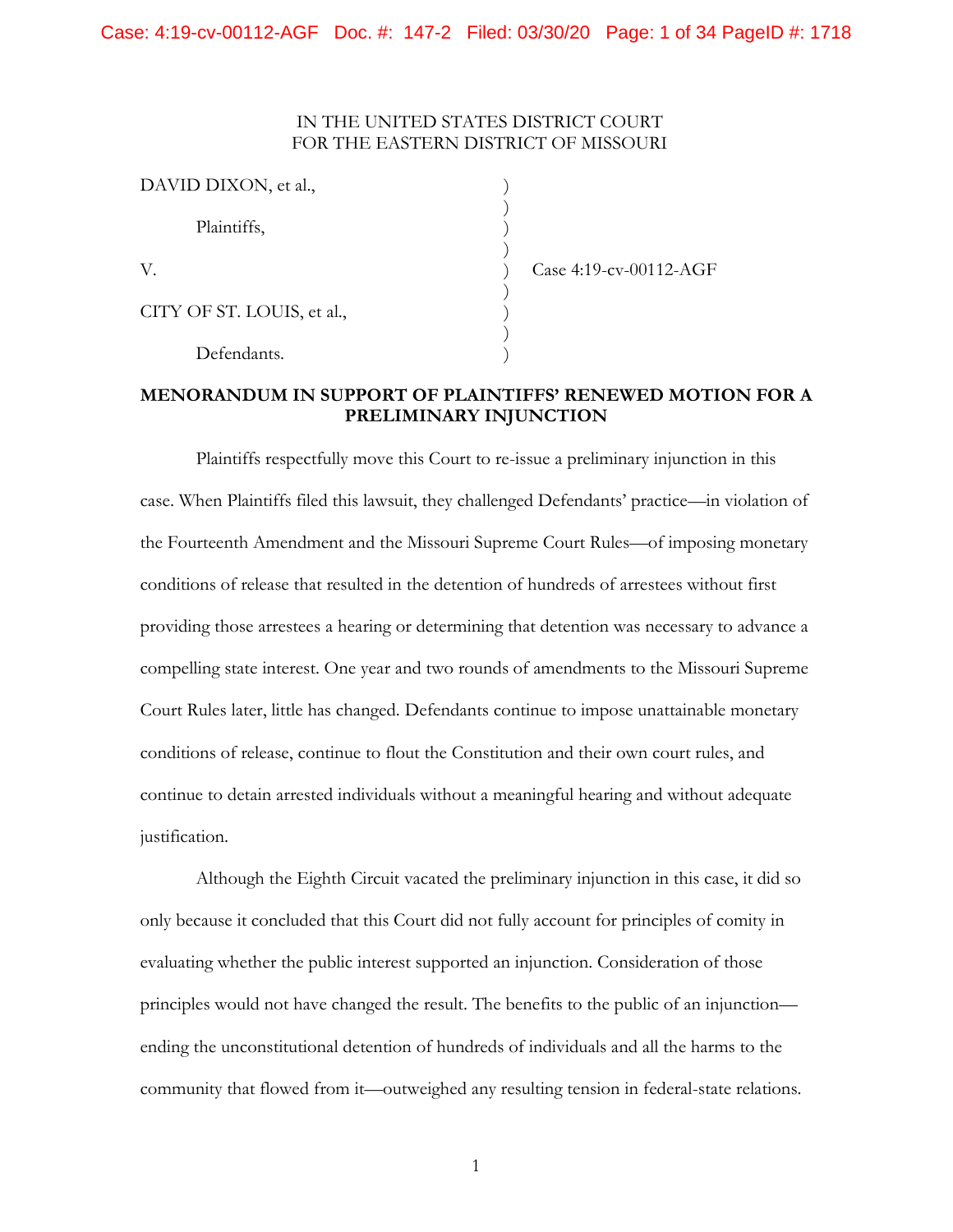exacerbates the grave danger the virus poses to the public. But whatever the calculus was at the time this Court issued its injunction, the situation now is fundamentally different and leaves no doubt that an injunction would be in the public interest. At this point, Defendants have foregone a year-long opportunity to correct their conduct and bring their practices into compliance with the Missouri Supreme Court Rules and the Fourteenth Amendment. Even more compelling, the current public health pandemic that is spreading throughout St. Louis is at the gates of the city's jails. After COVID-19 infiltrates the jails—widely recognized as "ticking time bombs"—it will exponentially increase the rate of infection in the St. Louis area, to the detriment not only of those affected inmates' health, but also to the entire St. Louis population and its healthcare infrastructure. The requested remedy here would eliminate unnecessary detention that

Because a preliminary injunction would be in the public interest, and because this Court's earlier ruling resolves the remaining preliminary injunction factors, this Court should grant Plaintiffs' motion.

### **I. THE PUBLIC INTEREST SUPPORTS AN INJUNCTION BECAUSE DEFENDANT JUDGES CONTINUE TO VIOLATE THE MISSOURI SUPREME COURT RULES AND THE CONSTITUTION**

It has long been recognized that jailing someone after conviction solely because of poverty violates the Fourteenth Amendment. "[T]he Constitution prohibits the State from imposing a fine as a sentence and then automatically converting it into a jail term solely because the defendant is indigent and cannot forthwith pay the fine in full." *Tate v. Short*, 401 U.S. 395, 398 (1971). Almost 40 years ago, the Supreme Court made clear that a court violates the Fourteenth Amendment where it sentences an individual to imprisonment "simply because he could not pay the fine, without considering the reasons for the inability to pay or the propriety of reducing the fine or extending the time for payments or making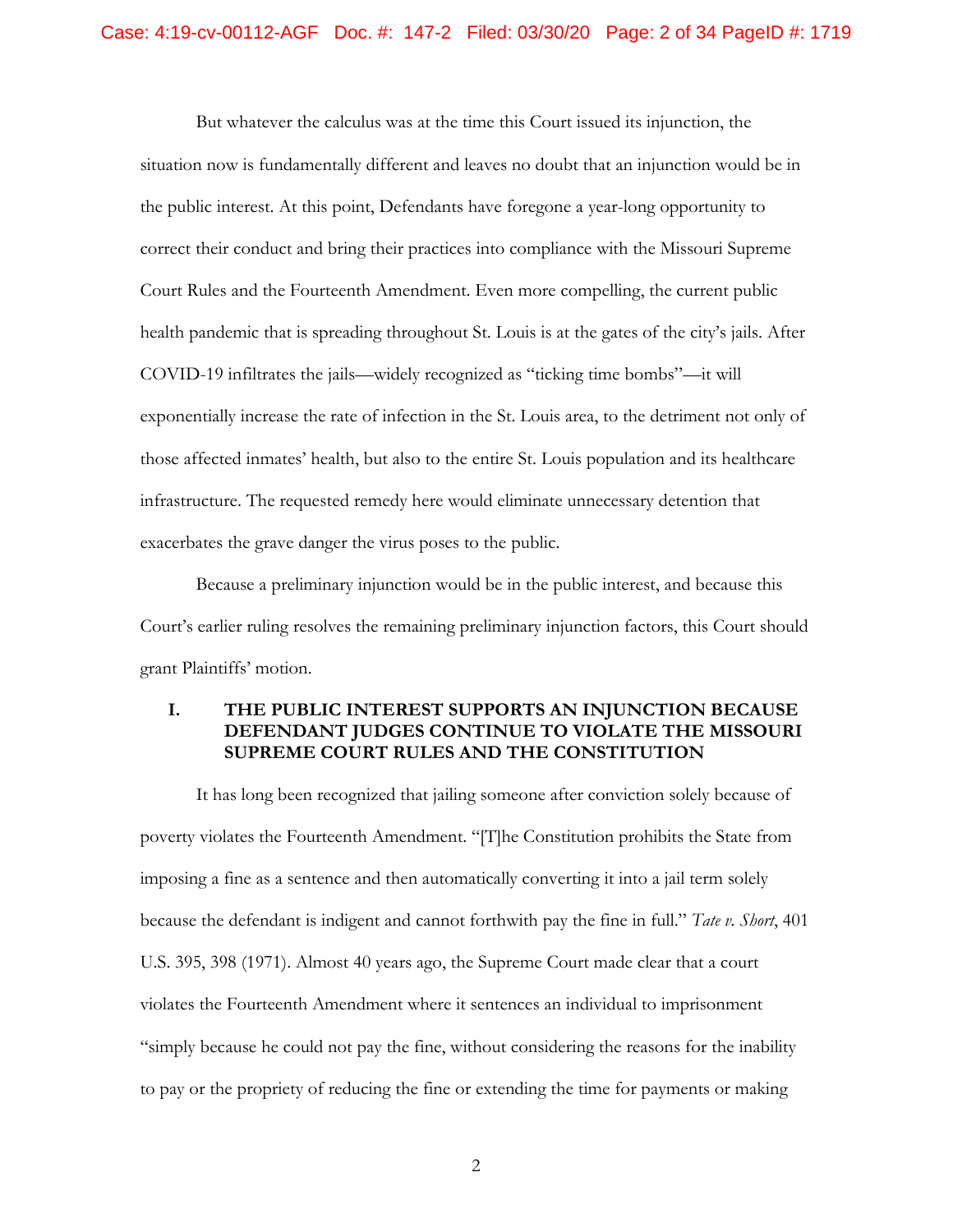alternative orders." *Bearden v Georgia*, 461 U.S. 660, 674 (1983).

conclusion.<sup>1</sup> Such actions are even more egregious when they involve the detention of pretrial arrestees who are presumed innocent. Several appellate courts have recently held that the detention of a *pretrial* arrestee without meaningful consideration of that person's indigence or other possible alternative conditions of release is unconstitutional. *ODonnell*, *ODonnell v. Harris Cty.*, 892 F.3d 147, 160 (5th Cir. 2018) (citing *Pugh v. Rainwater*, 572 F.2d 1053, 1057 (5th Cir. 1978) (holding that pretrial imprisonment solely because of indigent status violates due process and equal protection); *Brangan v. Commonwealth*, 80 N.E.3d 949, 963 (Mass. 2017); *see also United States v. Leisure*, 710 F.2d 422, 425 (8th Cir. 1983) ("[S]etting of bond unreachable because of its amount would be tantamount to setting no conditions at all."). This Court and other district courts throughout the country have reached the same

Defendants do not contest that a person cannot be detained solely due to indigence, or that federal and state law require a prompt and individualized determination of pretrial release conditions. June 11, 2019 Memorandum and Opinion, ECF No. 95 at 26. Their sole factual claim at the time of the original motion for preliminary injunction was that the procedures Defendants used were constitutionally adequate and in compliance with the Missouri Supreme Court Rules. *Id.* at 26. They were not. In fact, this Court found that

<sup>1</sup>*See e.g.*, *Pierce v. City of Velda City*, 4:15-CV-570-HEA, 2015 WL 10013006 (E.D. Mo. June 3, 2015); *McNeil v. Cmty. Prob. Servs., LLC*, 1:18-CV-00033, 2019 WL 633012 (M.D. Tenn. Feb. 14, 2019); *Jones v. City of Clanton*, 215CV34-MHT, 2015 WL 5387219 (M.D. Ala. Sept. 14, 2015); *Rodriguez v. Providence Cmty. Corr., Inc.*, 155 F. Supp. 3d 758 (M.D. Tenn. 2015); *Schultz v. State*, 330 F. Supp. 3d 1344 (N.D. Ala. 2018); *Edwards v. Cofield*, 3:17-CV-321-WKW, 2017 WL 2255775 (M.D. Ala. May 18, 2017); *Thompson v. Moss Point*, 1:15CV182LG-RHW, 2015 WL 10322003 (S.D. Miss. Nov. 6, 2015); *Cooper v. City of Dothan*, 1:15-CV-425-WKW, 2015 WL 10013003 (M.D. Ala. June 18, 2015); *Snow v. Lambert*, CV 15-567-SDD-RLB, 2015 WL 5071981 (M.D. La. Aug. 27, 2015).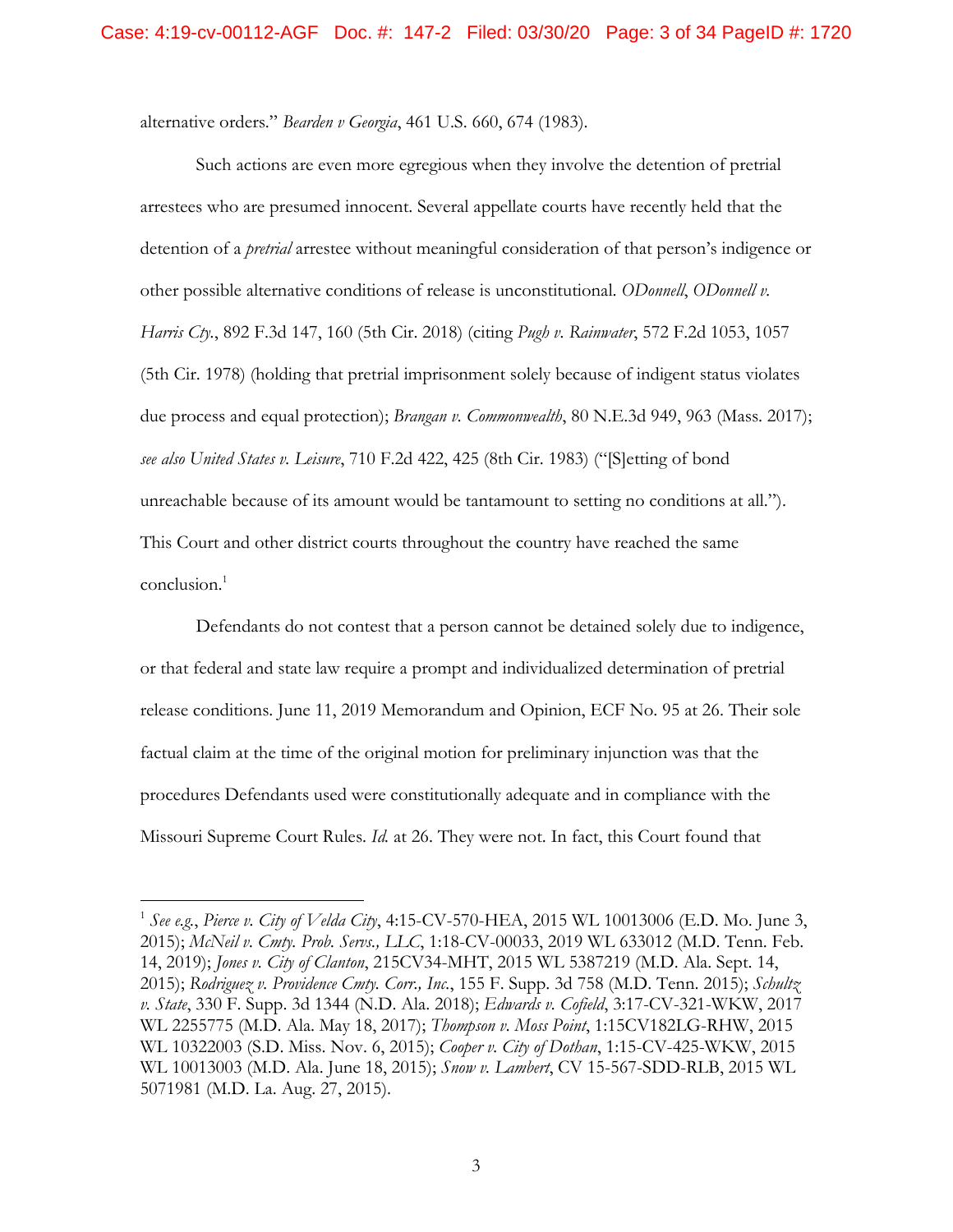Defendants showed a pattern of "systemic non-compliance" with the rules. *Id.* at 27 & n. 10.

Since that time, amendments to the Missouri Supreme Court rules governing conditions of release have gone into effect. However, based on over 580 in-person court observations, as well as a review of the bond Orders for the month of February,  $\frac{2}{3}$  see Ex. 1, Decl. of Shannon Besch ("Besch Decl.")  $\P$  7, 12, it is apparent that Defendants continue to systemically violate arrestees' constitutional rights and the Missouri Supreme Court Rules.

The Missouri Supreme Court Rules create a clear rebuttable presumption that arrestees should be released pending trial. "A defendant charged with a bailable offense shall be entitled to be released from custody pending trial or other stage of the criminal proceedings."3 Mo. Sup. Ct. R. 33.01(a). The rules require that an arrestee be released on their own recognizance *unless* the courts finds that "such release will not secure the appearance of the defendant at trial, or at any other stage of the criminal proceedings, or the safety of the community or other person, including but not limited to the crime victims and witnesses." Mo. Sup. Ct. R.  $33.01(c)$ . Even when such a finding is made, the court is still required to impose the least restrictive condition or combination of conditions for release. *Id.* The court "*shall* first consider non-monetary conditions," and only upon a finding that such conditions cannot ensure the appearance of the arrestee or the safety of the community

<sup>&</sup>lt;sup>2</sup> Confined Dockets and the related bond orders were pulled for all but one day in February. Plaintiffs' counsel inadvertently failed to download orders for February 13, 2020. By the time the error was realized, the confined docket was no longer available on Casenet. <sup>3</sup> "The defendant's release shall be upon the conditions that: (1) The defendant will appear in the court in which the case is prosecuted or appealed, from time to time as required to answer the criminal charge; (2) The defendant will submit to the orders, judgment and sentence, and process of the court having jurisdiction over the defendant; (3) The defendant shall not commit any new offenses and shall not tamper with any victim or witness in the case, nor have any person do so on the defendant's behalf; and (4) The defendant will comply fully with any and all conditions imposed by the court in granting release." Mo. Sup. Ct. R. 33.01(b).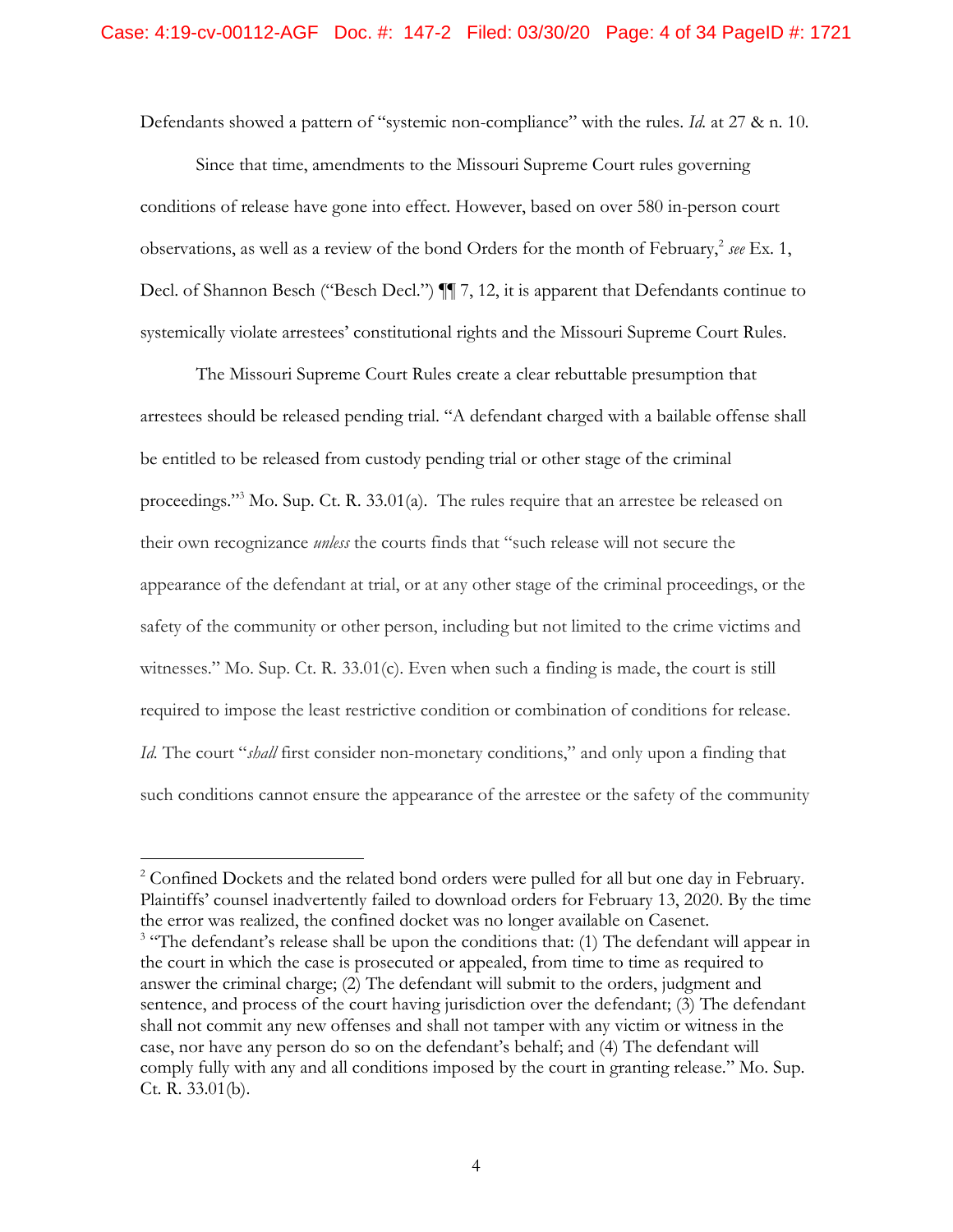can monetary conditions even be considered. *Id.* (emphasis added). Even then, before setting any monetary condition, the court must first consider the arrestee's ability to pay, and the Rules are clear that a monetary condition fixed at more than is necessary to secure the appearance of the defendant at trial or the safety of the community "is impermissible." *Id.* 

Further, any determination regarding bail must be based on the individual circumstances of the arrestee and the case, including the following factors:

Based on available information, the court *shall* take into account: the nature and circumstances of the offense charged; the weight of the evidence against the defendant; the defendant's family ties, employment, financial resources, including ability to pay, character, and mental condition; the length of the defendant's residence in the community; the defendant's record of convictions; the defendant's record of appearance at court proceedings or flight to avoid prosecution or failure to appear at court proceedings; whether the defendant was on probation, parole or release pending trial or appeal at the time the offense for which the court is considering detention or release was committed; and any validated evidentiary-based risk assessment tool approved by the Supreme Court of Missouri.

Mo. Sup. Ct. R. 33.01(e) (emphasis added).

 $\overline{a}$ 

Defendant Judges continue, just as at the time this action was filed, to regularly set cash bond amounts in a manner that violates both the Constitution and the Missouri Supreme Court Rules. Between July 1, 2019, and December 11, 2019, court observers witnessed over 580 detention hearings.<sup>4</sup> In 72 percent of the hearings that resulted in a cash bond being imposed, judges set the cash bond amounts either without obtaining any

 related initial appearance orders. *See supra* n.2. 4 Plaintiffs implemented a court observation program in spring 2019. After the Court issued its Preliminary Injunction, Plaintiffs significantly expanded their court observation program. Court observers included a combination of ArchCity Defenders' staff, legal interns, and undergraduate interns. *See* Ex. 1, Besch Decl. ¶ 3. Court observers sat in the courtroom and contemporaneously documented specific information about what was said during each hearing, including but not limited to: the individual's name and case number, the bond at the beginning and end of the hearing; and whether the judge obtained any information about the person's ability to pay a cash bond, the individual's employment status, the individual's housing situation or dependents, and the individual's physical or mental health. *See id.* ¶ 5. In addition, initial hearing dockets were pulled for all but one day in February, along with the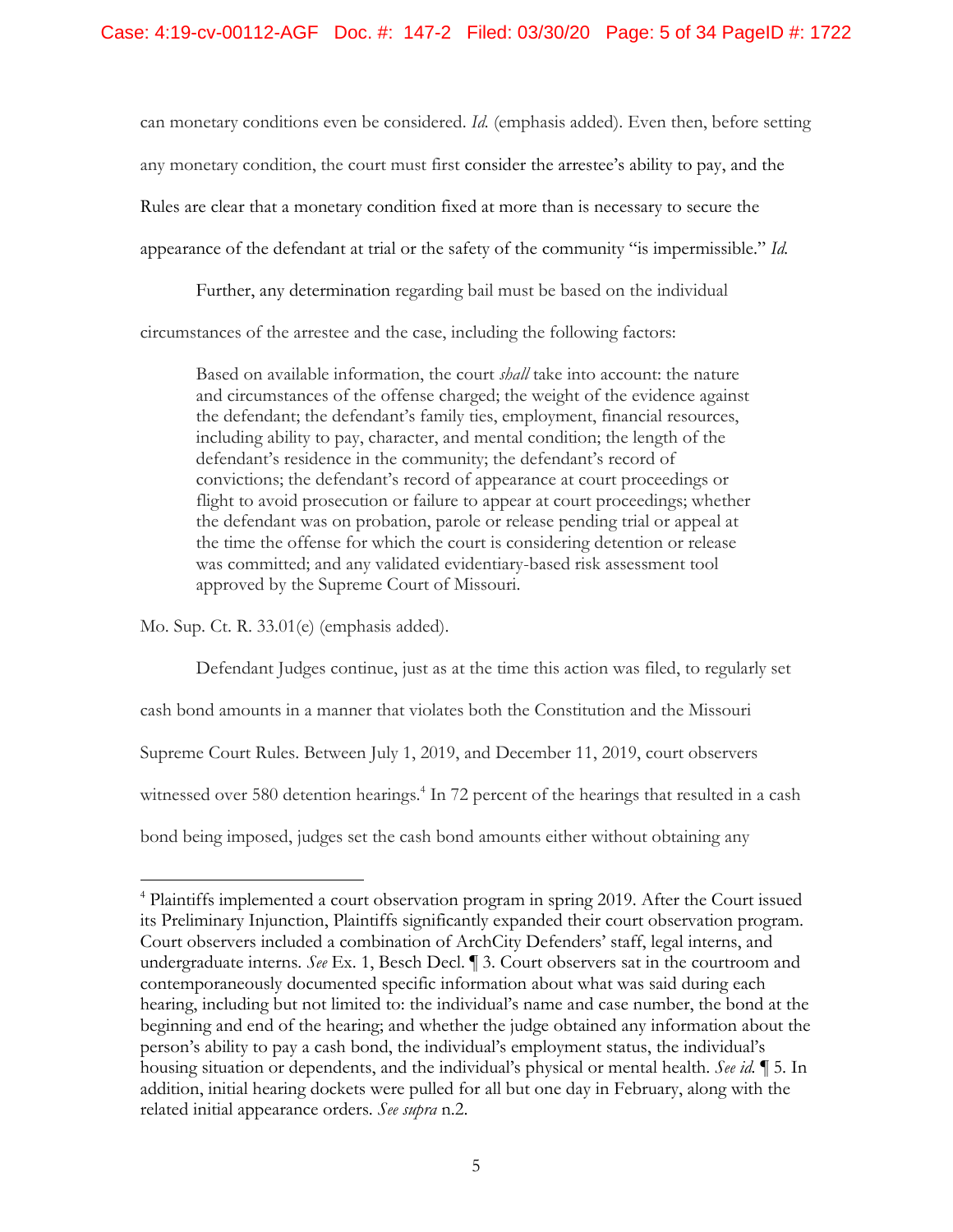information about the individual's ability to pay or above what the evidence in front of the judge showed the person could pay. Ex. 1, Besch Decl. ¶ 7. More specifically, in 23 percent of those cases, judges set a cash bond amount without any consideration of an individual arrestee's financial circumstances or ability to pay. *Id.* In 49 percent of those cases, judges set financial conditions above what the evidence showed the person could pay. *Id.* 

These jarring statistics are a result of the manner in which the Defendant Judges have implemented—or, more accurately, contravened—the Rules governing initial appearances. Defendants have systematically undermined the opportunity to be heard that the Rules, in theory, guarantee. In particular, Defendant Judges have contracted with a group of private attorneys to represent arrestees for the limited purpose of their initial bond hearings. But those attorneys are prohibited from meeting their clients before initial appearances. *See* Ex. 2, Decl. of Matthew Mahaffey ("Mahaffey Decl.") ¶ 5. Because the clients are not physically present for the hearing, the attorneys are also prohibited from communicating privately with their clients at any time during the hearing. *See id.* ¶ 7. The only contact the attorney has with the client *at all* is through a video conference during the hearing itself, in open court, with audio available to the prosecutor, judge, and court staff. *See id*.

Because these attorneys are unable to speak with their clients confidentially, they also cannot ask them about any of the factors Defendant Judges are supposed to consider at the hearing pursuant to Rule 33.01(e). As a result, they cannot obtain, let alone present to the judge, evidence related to the arrested individual's ability to afford bail, evidence mitigating any claims of danger to the public or the weight of the evidence presented by the prosecution, evidence addressing whether the individual will likely appear at the next court date, or any other evidence particular to that individual client. Ex. 2, Mahaffey Decl. ¶ 8.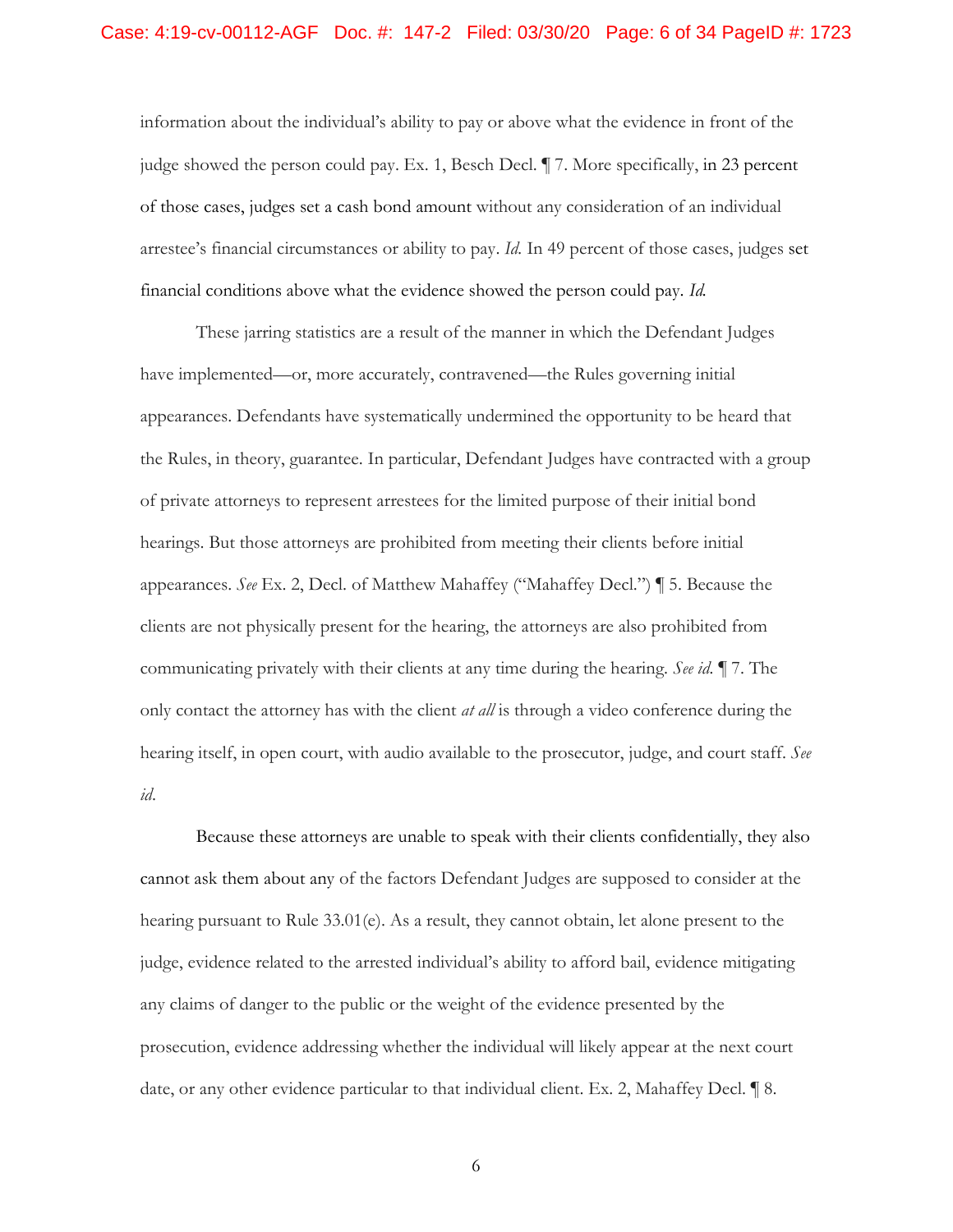In fact, because the system Defendant Judges have established prevents the contract attorneys from gathering relevant evidence, many appointed attorneys simply come to agreements about bond amounts with the assistant circuit attorney without ever having met or conferred with the arrested person, and only inform their client of the amount agreed to by the prosecutor in open court. *See* Ex. 1, Besch Decl. ¶ 9. When judges accept these agreements, without any further inquiry and with the knowledge that they were not and could not have been the product of any conversation with the arrested person, these judges are failing to make the preliminary findings required by the Rules—that releasing someone on their own recognizance will not secure their appearance or the safety of the community. *See* Mo. R. Civ. P. 33.01(c). They also fail to "first consider non-monetary conditions" or to impose monetary conditions only *after* considering evidence of the arrestee's ability to pay, as required by the Rules. *See also* Ex. 1, Besch Decl. ¶¶ 7.a, 9.

Even when Defendant Judges inquired into an individual's financial circumstances before setting a cash bond, they set the bond amount above what the evidence showed that the person could pay in 49 percent of observed hearings. Some examples include:

- The arrestee told the judge she had been homeless since age 13. The judge found her indigent and told her to apply for a public defender. The judge then set bond at  $$35,000, 10$  percent.<sup>5</sup>
- The judge was informed that the arrestee was homeless. No other financial information was obtained during the hearing. The judge then set bond at \$20,000, 10 percent.
- The arrestee stated in the hearing that he could pay \$1,000. Bond was set at \$30,000, cash only. The arrestee was not released until after the Rule 33.05 hearing seven days later, when bond was reduced to \$10,000, 10 percent, the amount he said he could pay at the initial hearing.<sup>6</sup>

<sup>&</sup>lt;sup>5</sup> When a bond is set at "10 percent," an individual must post at least 10 percent of the total—in this example \$3,500—as security to be eligible for release.

 $6$  Rule 33.05 requires the court to review within seven days the conditions of release of any individual who is detained after their initial appearance.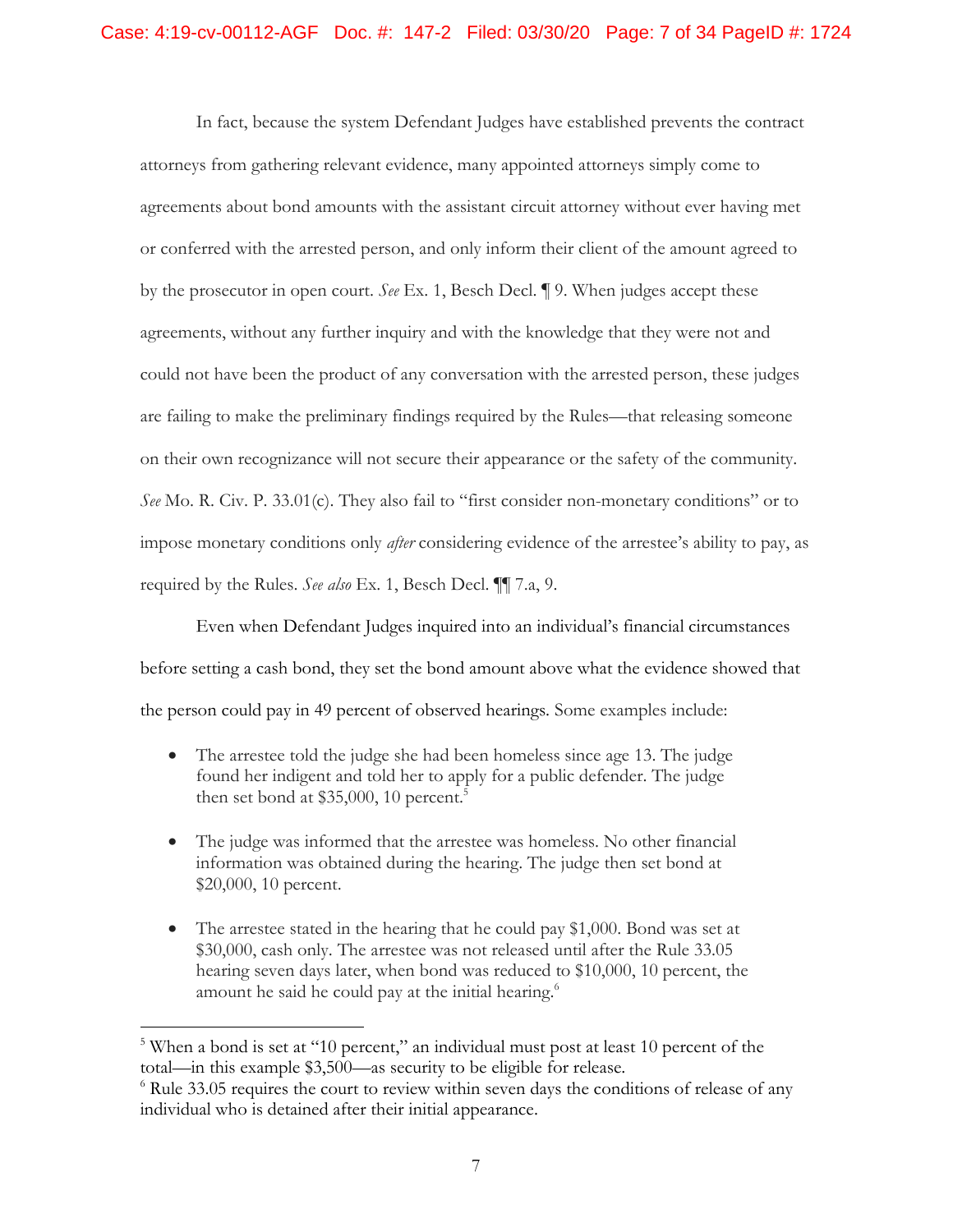• The judge asked about work history, and the arrestee informed the judge that he works 40 hours per week making \$10 per hour (\$400 per week) and has three children. The judge set the bond amount at \$30,000, 10 percent, commenting "if you somehow make this . . . ."

Ex. 1, Besch Decl. ¶ 8.

Further, Defendant Judges regularly set bond in amounts of \$5,000 or less, regardless

of the individual's ability to pay, based on the misguided understanding that the non-profit

The Bail Project will automatically and immediately post the bond, even though the

organization is a charity with no legal obligation to free anyone from jail and its own

discretionary policies and financial constraints regarding who it will assist. Some examples of

this pattern include:

- The judge asked if the arrestee could pay the proposed bond amount of \$10,000, 10 percent. The arrestee said he would have to contact The Bail Project. No other information about the arrestee's ability to pay was introduced. Bond was set by the judge at \$10,000, 10 percent. The arrestee was not bonded out by The Bail Project until after the Rule 33.05 hearing seven days later, when the bond amount was reduced to \$5,000, 10 percent.
- \$5,000 limit, which the court granted by setting bail at \$5,000 cash only. The • The arrestee told the judge that his family could get \$300 to \$400 together. The appointed attorney asked that bail be set at or below The Bail Project's order specifically stated "Defendant to apply for the Bail Project."
- The arrestee told the judge that he could not post the \$1,500 cash-only bond agreed to by the attorneys. No other evidence was introduced about his ability to pay bond. The arrestee's attorney told him in open court that he could apply to The Bail Project. Bond was set by the judge at \$1,500 cash.
- The appointed attorney asked for a bond amount of \$5,000, specifically stating that The Bail Project could pay that amount. No other evidence about the arrestee's ability to pay bond was introduced. Cash bond was set by the judge at \$5,000, and the appointed attorney told the arrestee to apply to The Bail Project. However, The Bail Project did not bond the arrestee out. At his subsequent Rule 33.05 hearing, the judge reduced bond to \$1,500, 10 percent, upon learning that the arrestee had been unemployed for three years. He has never bonded out.

Ex. 1, Besch Decl. ¶ 9.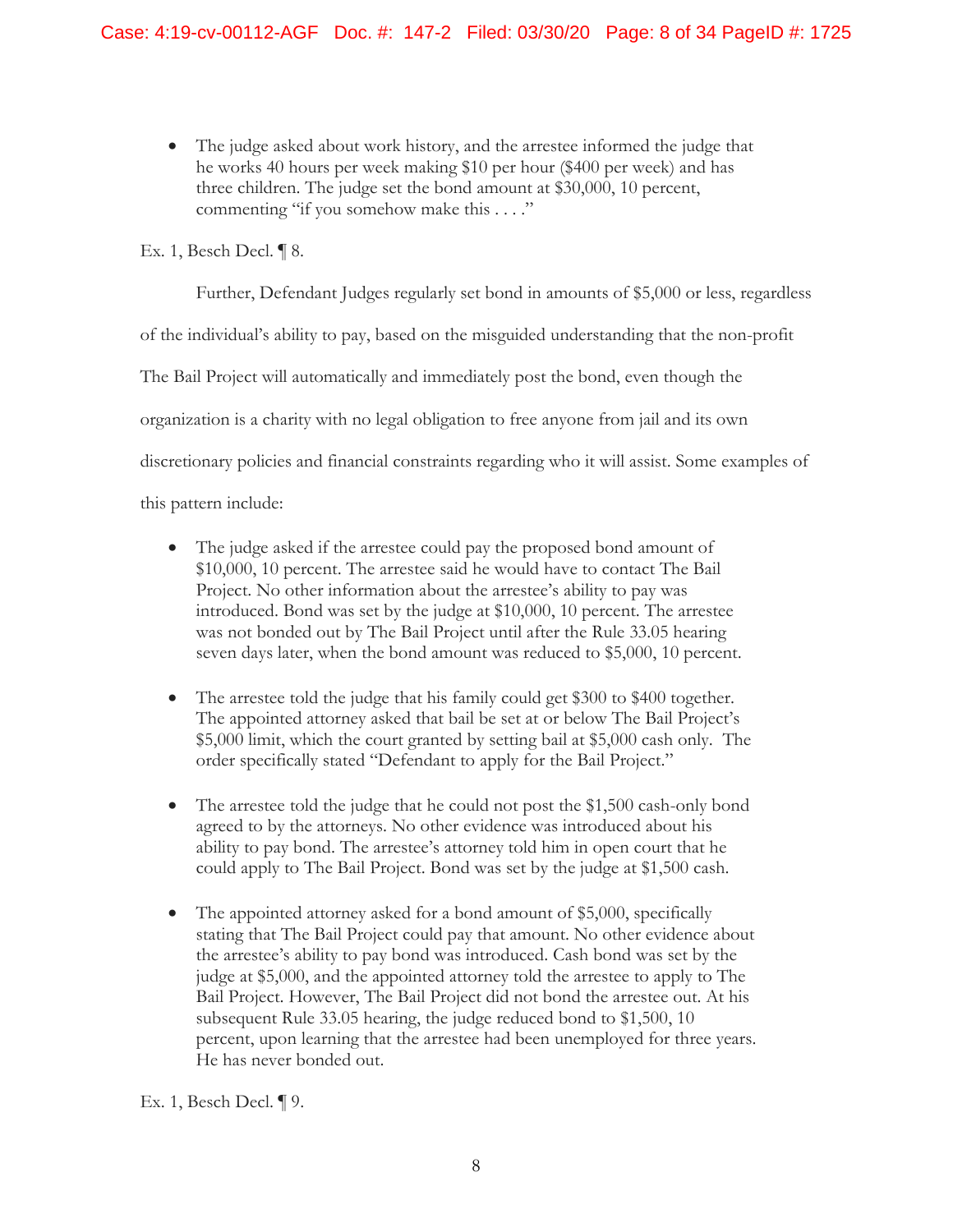The Defendant Judges' practice of setting cash bond amounts based on what a contract attorney suggests that *The Bail Project* might be willing to pay is not the same as considering an *arrestee's* financial circumstances and ability to pay, as required by the Constitution, the Missouri Supreme Court Rules, and common sense. As stated before, the Missouri Supreme Court Rules require the judge to take into account evidence of the arrestee's ability to pay *before* setting any cash bond and prohibit setting cash bond amounts greater than that necessary to ensure the appearance of the arrestee at trial or the safety of the community. Mo. Sup. Ct. R. 33.01(c)*.* By setting an amount based solely on what the judge assumes that The Bail Project is willing to post—rather than what the individual arrestee is capable of paying or what is required to ensure his or her appearance or the community's safety—Defendant Judges are routinely flouting the Rules. Further, because The Bail Project posts the entire cash bail amount, these bonds do little to ensure appearances or community safety, and are really nothing more than a sponsored release. As such, the judges are setting cash bond amounts for people they clearly believe can be released on their own recognizance.

Critically, however, the actual effect on the detained individual is not the same as release on recognizance. As the above examples show, The Bail Project does not automatically bond out every person with a cash bail amount of \$5,000 or less. Thus, the judges' assumption that a bond less than \$5,000 will lead to release with help from The Bail Project actually results in many people being detained for, at least, an additional seven days, before they are given a Rule 33.05 hearing that may or may not comply with the Supreme Court Rules. And even for those whom The Bail Project does help after the initial appearance, release is not as speedy as release on recognizance, and so the individual may face an additional day (or more) of unnecessary detention. *See also* Pls.' Mem. in Support of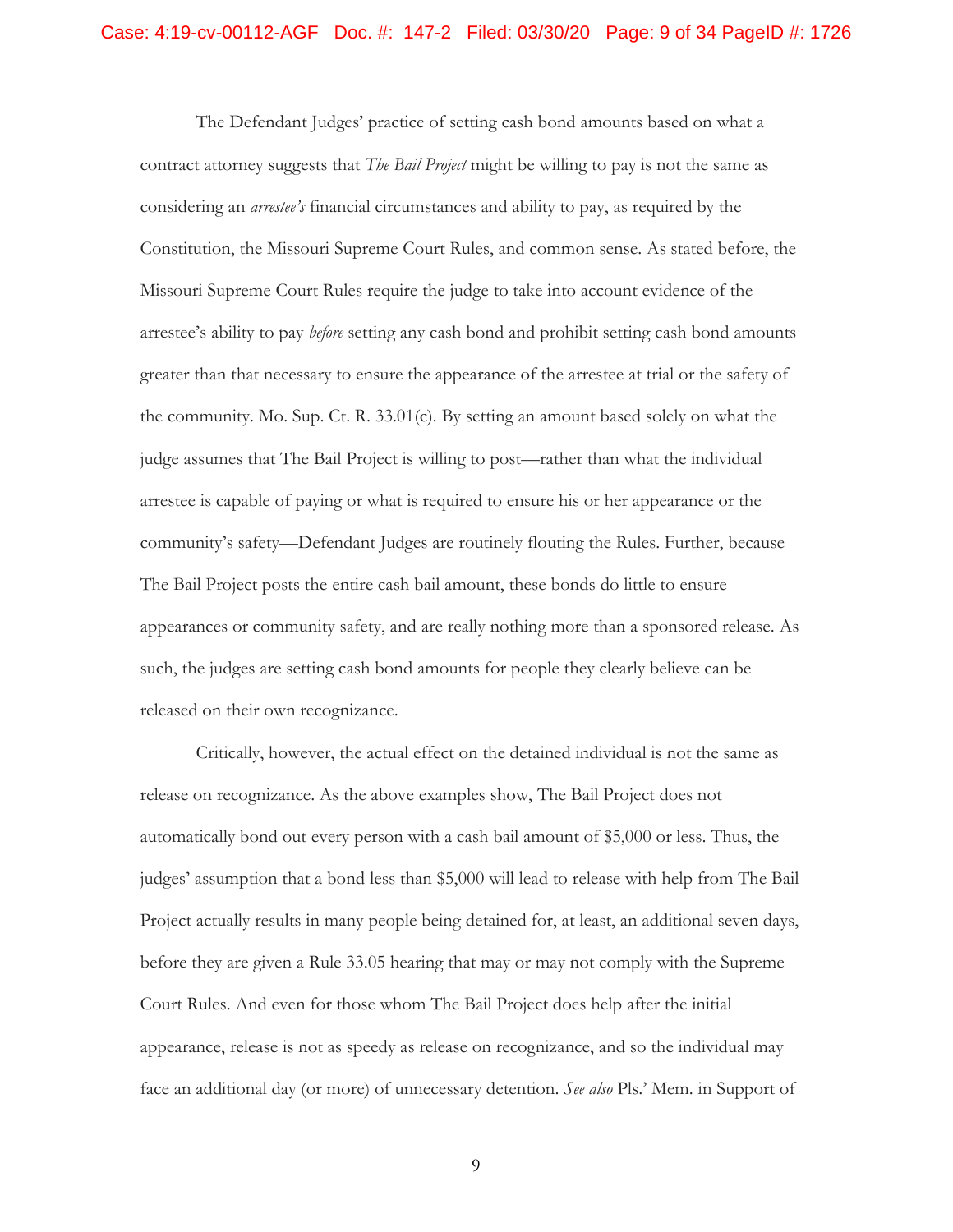Mot. for Prelim. Inj., ECF No. 42-1 at 33-37 (describing harms of pretrial detention).

 factors (including ability to pay) outlined in Rule 33.01(e) and quoted above. *See* Ex. 4, Not only do individual judges consistently violate constitutional and Missouri Supreme Court Rules, but many of the practices described above have actually been formalized by Defendant Judges through their template order forms. The form used for bail decisions at initial appearances has no space for the judge to list any evidence relied on in reaching the bond decision, let alone the factors required by Rule 33.01(e). *See* Ex. 3, Sample Initial Appearance Form. By contrast, the template form used at hearings pursuant to Rule 33.05 has space not only for the judge's ruling, but also for describing evidence of all the Sample Rule 33.05 Form. The stark differences in these forms evidences the Defendant Judges' failure or refusal to apply the factors in Rule 33.01(e) applicable at the initial appearance.

The unnecessary and unconstitutional detention—along with "the collateral consequences of incarceration [that] affect not only arrestees but also, by ripple effect, the stability of their entire families and thus the community," June 11, 2019 Memorandum and Order, ECF No. 95 at 31—that prompted this Court's preliminary injunction continues. The Defendant Judges' systemic failure to provide any meaningful consideration of an individual arrestee's indigence or other possible less restrictive bail options illustrates why an injunction is both necessary to protect class members' constitutional rights and in the public interest.

# **II. THE PUBLIC INTEREST SUPPORTS AN INJUNCTION TO PREVENT UNNECESSARY DETENTION AND THE SPREAD OF THE CURRENT PANDEMIC BOTH INSIDE AND OUTSIDE OF THE JAIL**

#### **A. COVID-19, a global pandemic, has reached St. Louis**

We are living in the midst of a pandemic—an extreme, unprecedented, world-wide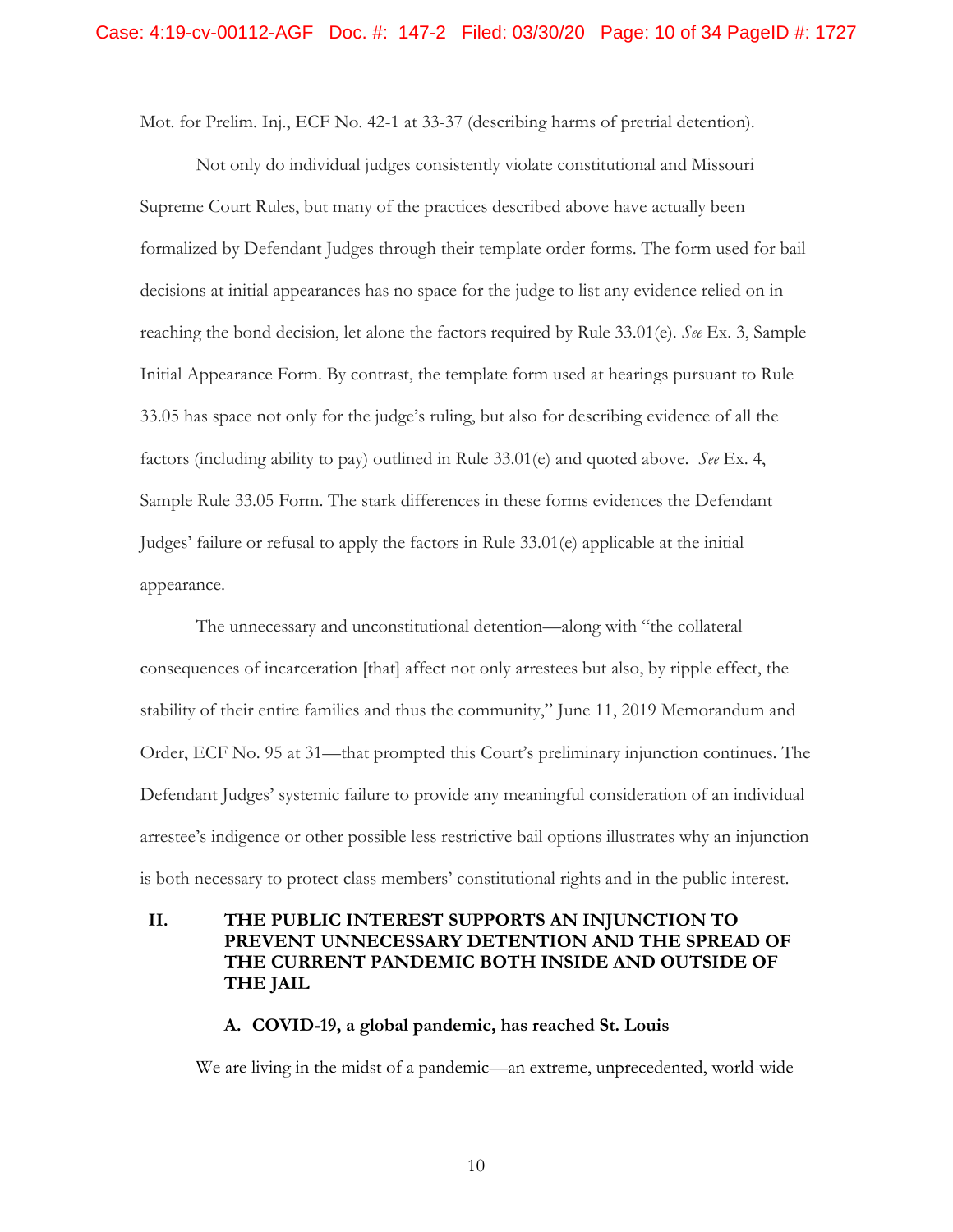health emergency caused by the rapid spread of the deadly coronavirus, COVID-19.<sup>7</sup> There is no vaccine or cure for this novel virus.<sup>8</sup> On Friday, March 13, President Trump declared a national emergency.9 On that same day, Missouri Governor Michael Parson issued a proclamation declaring a disaster in the State of Missouri.<sup>10</sup>

COVID-19 is highly contagious. The Centers for Disease Control and Prevention ("CDC") advise that the virus passes through coughing and by contact with surfaces.<sup>11</sup> The current estimated incubation period is between 2 and 14 days.<sup>12</sup> Approximately 20 percent of people infected experience life-threatening complications, and between 1 percent and 3.4 percent die.<sup>13</sup> The numbers of people diagnosed reflect only a portion of those infected;<sup>14</sup> very few people have been tested, and many are asymptomatic transmitters.<sup>15</sup> According to

https://hub.jhu.edu/2020/03/17/coronavirus-virology-vaccine-social-distancing-update.<br><sup>9</sup> Proclamation on Declaring a National Emergency Concerning the Novel Coronavirus Disease (COVID-19) Outbreak, Mar. 13, 2020, *available at* 

 $\overline{a}$ 7 The World Health Organization has officially classified COVID-19 as a global pandemic. *See* World Health Organization, Director-General Opening Remarks (March 11, 2020), https://www.who.int/dg/speeches/detail/who-director-general-s-opening-remarks-at-themedia-briefing-on-covid-19---11-march-2020.<br><sup>8</sup> See Saralyn Cruickshank, "Experts Discuss Covid-19 and Ways to Prevent Spread of

Disease," John Hopkins Mag., Mar. 17, 2020, *available at* 

https://www.whitehouse.gov/presidential-actions/proclamation-declaring-nationalemergency-concerning-novel-coronavirus-disease-covid-19-outbreak/. 10 *See* Gov. Michael Parsons, Executive Order 20-02,

https://www.sos.mo.gov/library/reference/orders/2020. 11 *See* Center for Disease Control & Prevention, "How It Spreads,"

https://www.cdc.gov/coronavirus/2019-ncov/prepare/transmission.html. 12 *See* Center for Disease Control & Prevention, "Coronavirus Disease COVID-19 Symptoms" (updated: Feb. 29 2020), https://www.cdc.gov/coronavirus/2019-

ncov/about/symptoms.html.

<sup>13</sup>*See* Brian Resnick & Christina Animashaun, "Why Covid-19 is worse than the flu, in one chart," Vox, Mar 18, 2020, *available at* [https://www.vox.com/science-and-](https://www.vox.com/science-and-health/2020/3/18/21184992/coronavirus-covid-19-flu-comparison-chart)

[health/2020/3/18/21184992/coronavirus-covid-19-flu-comparison-chart.](https://www.vox.com/science-and-health/2020/3/18/21184992/coronavirus-covid-19-flu-comparison-chart) 14 *See* Melissa Healy, "True Number of US Coronavirus Cases is Far Above Official Tally,

Scientists Say," L.A. Times, Mar. 10, 2020, *available at* https://www.msn.com/en-

us/health/medical/true-number-of-us-coronavirus-cases-is-far-above-official-tally-scientists $sav/ar-BB110qoA$ .

<sup>15</sup>*See* Roni Caryn Rabin, "They Were Infected with the Coronavirus. They Never Showed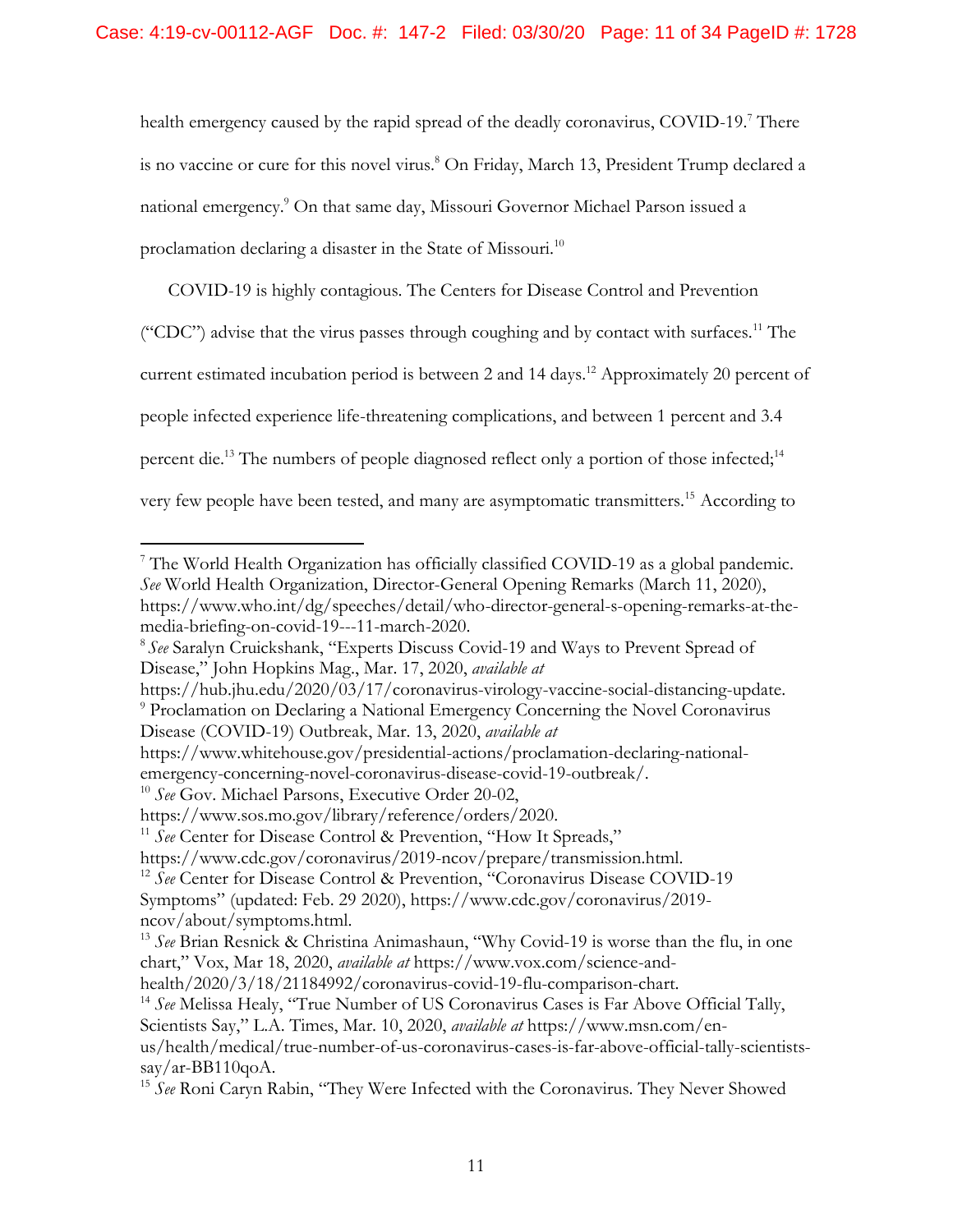the CDC, officials and experts urge social distancing, frequent hand-washing, alcohol-based hand sanitizers, and frequent cleaning *and* disinfecting of any surfaces touched by any person.<sup>16</sup>

By March 29, 2020, more than 720,000 people have been infected and 33,500 people

have died worldwide.<sup>17</sup> In the United States, as of the same date, 142,106 people have

contracted COVID-19, the most confirmed infections in the world, and over 2,300

Americans have died from the virus.<sup>18</sup>

Missouri is no exception. As of March 29, 2020, Missouri has 903 known cases, an

increase of 720 in six days, and the state's death toll has risen to 12, including a St. Louis-area nurse.<sup>19</sup>

 $\overline{a}$ 

These numbers will rise. The death toll in Italy, which began experiencing this

epidemic about a week earlier than the first diagnosed American case, saw a rise of 30

as Pandemic Takes Hold," CNBC.com, Mar. 23, 2020, *available at*  https://www.cnbc.com/2020/03/23/coronavirus-pandemic-global-cases-cross-350000-

Signs," N.Y. Times, Feb. 26, 2020, updated Mar. 6, 2020, *available at* 

[https://www.nytimes.com/2020/02/26/health/coronavirus-asymptomatic.html;](https://www.nytimes.com/2020/02/26/health/coronavirus-asymptomatic.html) Aria Bendix, "A Person Can Carry And Transmit COVID-19 Without Showing Symptoms, Scientists Confirm," Bus. Insider, Feb. 24, 2020, *available at* 

https://www.sciencealert.com/researchers-confirmed-patients-can-transmit-thecoronavirus-without-showing-symptoms.

<sup>&</sup>lt;sup>16</sup> Centers for Disease Control & Prevention, Steps to Prevent Illness: https://www.cdc.gov/coronavirus/2019-

ncov/about/prevention.html?CDC\_AA\_refVal=https%3A%2F%2Fwww.cdc.gov%2Fcoro navirus%2F2019-ncov%2Fabout%2Fprevention-treatment.html; *see also supra* nn. 2 & 3. 17 *See* William Feuer, "Global Corona Virus Cases Cross 350,000, Death Toll Passes 15,000,

death-toll-passes-15000.html.<br><sup>18</sup> *See* Donald G. McNeil, Jr., "The U.S. Now Leads the World in Confirmed Coronavirus Cases," N.Y. Times, Mar. 26, 2020, *available at* 

https://www.nytimes.com/2020/03/26/health/usa-coronavirus-cases.html. 19 *See* Erin Heffernan, "St. Louis reports first COVID-19 death, as St. Charles County, state cases climb," St. Louis Post-Dispatch, Mar. 23, 2020, *available at* 

https://www.stltoday.com/lifestyles/health-med-fit/coronavirus/st-louis-reports-firstcovid--death-as-st-charles/article\_b401862f-e8f1-5180-8272-a1ed06abdaf4.html.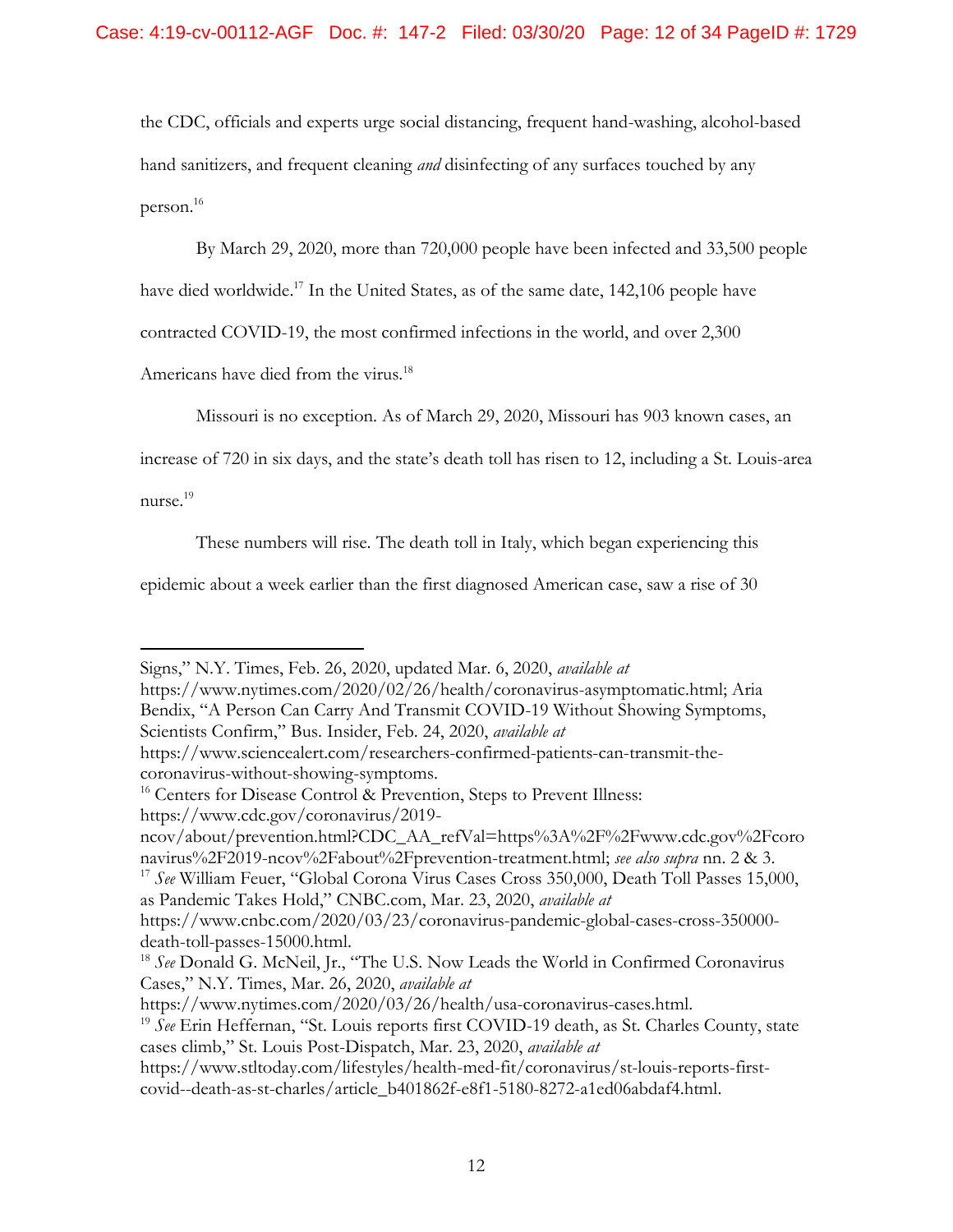experts warn that the virus could kill 200,000 Americans alone.<sup>21</sup> percent overnight in the 24 hours between March 5, 2020, and March 6, 2020, and a rise of 25 percent on March 15 alone—a day that killed 368 people in Italy.<sup>20</sup> Top infectious disease

Officials in Missouri have taken drastic measures to prevent the spread of COVID-

19. The Governor, Mayor of the City of St. Louis, and County Executive of St. Louis

County have all declared states of emergency along with Stay-at-Home Orders.<sup>22</sup> The Chief

Justice of the Missouri Supreme Court has issued an en banc order directing all courts in the

State to adjust operations, postponing all non-essential proceedings and continuing essential

functions through technical means where possible. $^{23}$ 

 $\overline{a}$ 

Around the country, officials have also taken substantial steps to curb the spread of

the virus. Governors of all 50 states have activated components of their Army and Air

National Guard to help with COVID-19.<sup>24</sup> A total of 27 states—including California with its

us-as-spain-italy-demand-help/. 22 *See* Erin Heffernan, *supra* n.20. Although Governor Parson declared a statewide emergency, unlike the City and County of St. Louis, he has failed to issue a statewide stay at home order. Madeline McClain, "Missouri Governor Faces Criticism for Not Issuing Statewide Stay-at-Home Order," K2Q.com, Mar. 27, 2020, *available at* 

<sup>20</sup>*See* Crispian Balmer & Angelo Amante, "Italy coronavirus deaths near 200 after biggest daily jump," Reuters, Mar. 6, 2020, https://www.reuters.com/article/us-health-coronavirus-

italy/italy-coronavirus-deaths-near-200-after-biggest-daily-jump-idUSKBN20T2ML. 21 Matt Sedensky and Michael R. Sisak, "Up to 200K COVID-19 deaths foreseen in US as Spain, Italy demand help," Mercury News, Mar. 29, 2020, *available at* 

https://www.mercurynews.com/2020/03/29/up-to-200k-coronavirus-deaths-foreseen-in-

https://www.kq2.com/content/news/Missouri-Governor-faces-criticism-for-not-issuingstatewide-stay-at-home-order-569156361.html.

<sup>23</sup>*See* Jeff Lehr, "Missouri Supreme Court extends order suspending most in-person court proceedings," Joplin Globe, Mar. 23, 2020, *available at* 

https://www.joplinglobe.com/news/crime\_and\_courts/missouri-supreme-court-extendsorder-suspending-most-in-person-court/article\_f73f0c4d-dfb5-5364-a602-

c24a44824bc1.html. 24 *See* Howard Altman, "Latest Guard update: More than 12,300 troops mobilized for COVID-19 response," MilitaryTimes, Mar. 27, 2020, *available at* 

https://www.militarytimes.com/news/coronavirus/2020/03/27/latest-guard-update-morethan-12300-troops-mobilized-for-covid-19-response/.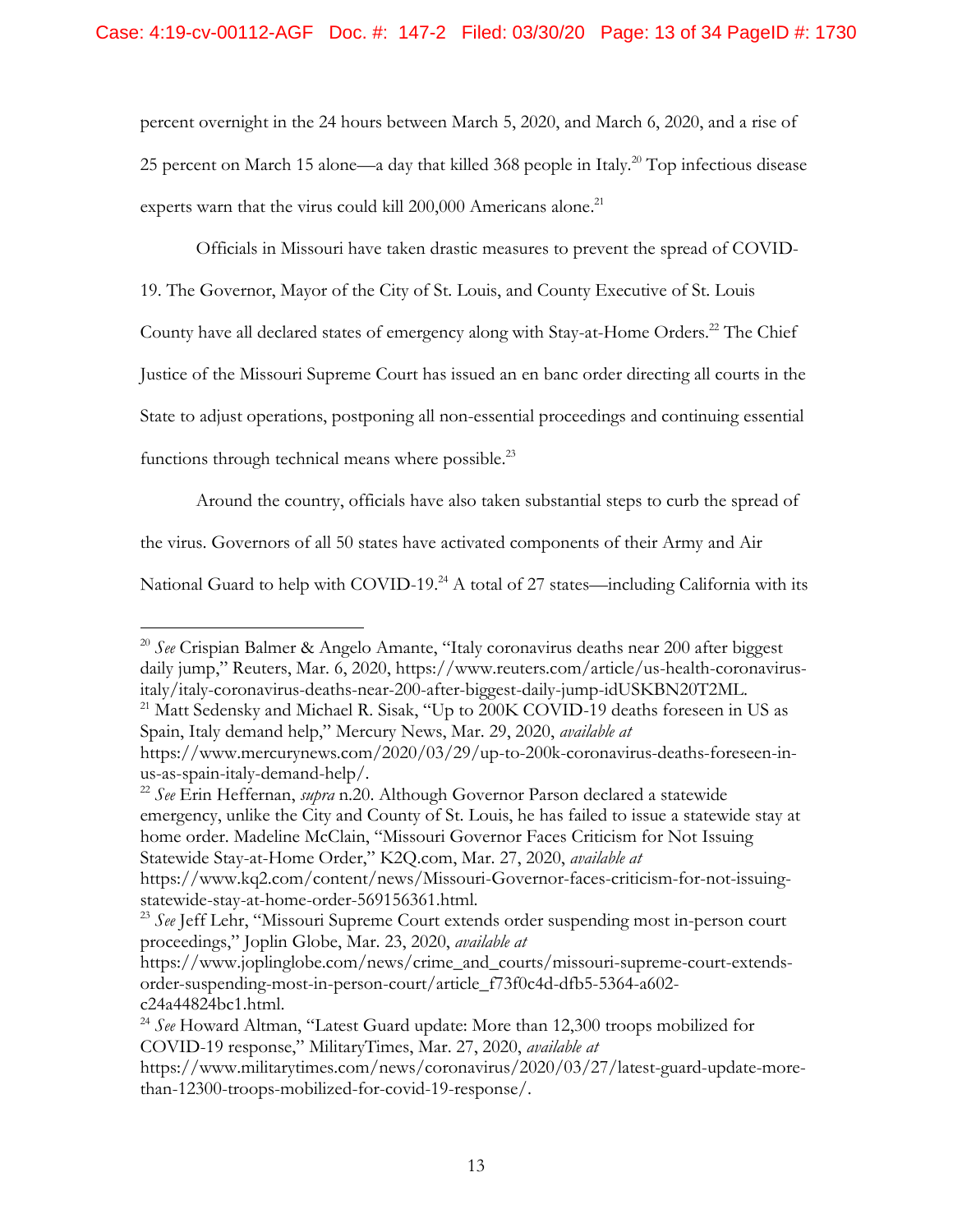40 million residents—have issued "stay at home" or "shelter in place" orders.<sup>25</sup> Businesses throughout the nation have shut down their operations.<sup>26</sup> The universal goal is to minimize contact, particularly among groups of people, to prevent the spread of the virus.

### **B. Jails Are Not Equipped to Address COVID-19, which Presents a Serious Risk to the Jail and General Populations**

During pandemics, jail facilities become "ticking time bombs" as "[m]any people crowded together, often suffering from diseases that weaken their immune systems, form a potential breeding ground and reservoir for diseases."27 As Dr. Jaimie Meyer, an expert in public health in jails and prisons, recently explained, "[T]he risk posed by COVID-19 in jails and prisons is significantly higher than in the community, both in terms of risk of transmission, exposure, and harm to individuals who become infected." *See* Ex. 5, Decl. of Dr. Jaimie Meyer ("Meyer Decl.") at ¶ 7, Mar. 15, 2020, filed in *Velesaca v. Wolf*, 1:20-cv-01803 (S.D.N.Y.). This is due to a number of factors: the close proximity of people detained; the impossibility of social distancing; the lack of medical and hygiene supplies ranging from hand sanitizer to protective equipment; ventilation systems that encourage the spread of airborne diseases; difficulties quarantining individuals who become ill; increased susceptibility of the population in jails and prisons; the fact that jails and prisons normally have to rely heavily on outside hospitals that will be unavailable during a pandemic; and loss

<sup>&</sup>lt;sup>25</sup> Taylor Brown, "Bay Briefing: Newsom tells California residents to shelter-in-place," S.F. Chron., Mar. 20, 2020, *available at* [https://www.sfchronicle.com/bayarea/article/Bay-](https://www.sfchronicle.com/bayarea/article/Bay-Briefing-Newsom-tells-California-residents-15144692.php)[Briefing-Newsom-tells-California-residents-15144692.php;](https://www.sfchronicle.com/bayarea/article/Bay-Briefing-Newsom-tells-California-residents-15144692.php) Alicia Lee, "These states have implemented stay-at-home orders. Here's what that means for you," CNN, Mar. 28, 2020, *available at* https://www.cnn.com/2020/03/23/us/coronavirus-which-states-stay-at-homeorder-trnd/index.html. 26 *See id.* 

<sup>27</sup>*See* St. Louis Univ., "Ticking Time Bomb": Prisons Unprepared For Flu Pandemic, ScienceDaily (2006), *available at* 

https://www.sciencedaily.com/releases/2006/09/060915012301.htm.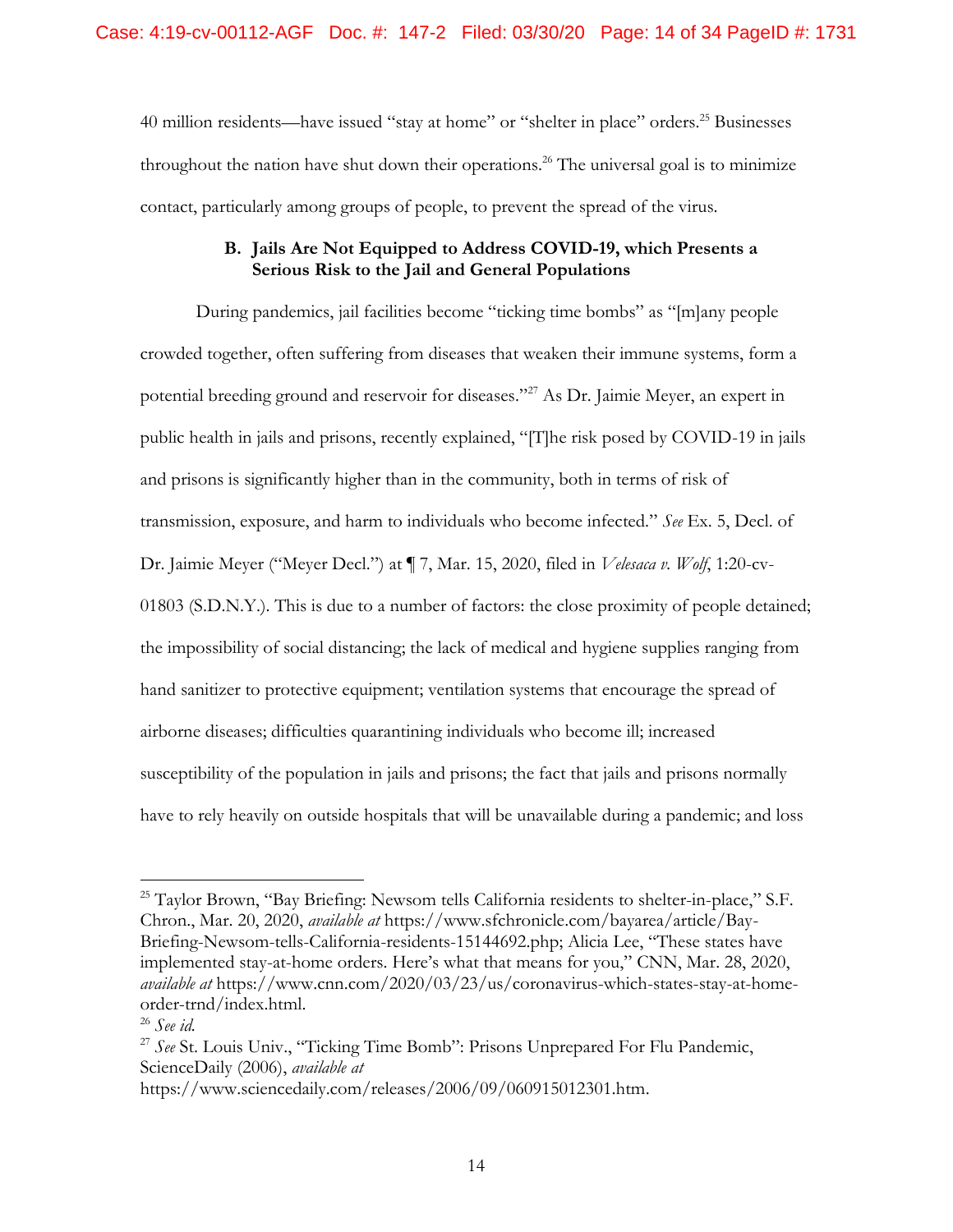of both medical and correctional staff to illness.<sup>28</sup>

The world already knows the extreme risks that jails and prisons pose for the spread of COVID-19. Last month, the virus rapidly spread across China's prisons and jails.<sup>29</sup> The virus has also spread rapidly in Iran, where 85,000 prisoners were temporarily released to protect them and to protect the community from propagation of an outbreak.<sup>30</sup> The dangerous conditions jails pose prompted U.S. Secretary of State Mike Pompeo to call for Iran to release Americans detained there because of the "deeply troubling" "[r]eports that COVID-19 has spread to Iranian prisons," noting that "[t]heir detention amid increasingly deteriorating conditions defies basic human decency."<sup>31</sup>

It is only a matter of time until we face similar crises throughout the United States.

Missouri confirmed its first case of COVID-19 in a correctional facility on March 23, 2020.<sup>32</sup>

<sup>&</sup>lt;sup>28</sup> "The pathway for transmission of pandemic influenza between jails and the community is a two-way street. Jails process millions of bookings per year. Infected individuals coming from the community may be housed with healthy inmates and will come into contact with correctional officers, which can spread infection throughout a facility. On release from jail, infected inmates can also spread infection into the community where they reside." Laura M. Maruschak et al., *Pandemic Influenza & Jail Facilities & Populations*, Am. J. of Pub. Health (Oct. 2009); *see also* Dr. Anne Spaulding, Coronavirus & the Correctional Facility: for Correctional Staff Leadership, Mar. 9, 2020,

https://www.ncchc.org/filebin/news/COVID\_for\_CF\_Administrators\_3.9.2020.pdf. 29 *See* Claudia Lauer & Colleen Long, "US prisons, jails on alert for spread of coronavirus," AP News, Mar. 7, 2020, *available at* 

https://apnews.com/af98b0a38aaabedbcb059092db356697. 30 *See* Parisa Hafezi, "Iran temporarily frees 85,000 from jail including political prisoners," Reuters, Mar. 17, 2020, *available at* https://www.reuters.com/article/us-health-coronavirusiran-prisoners/iran-temporarily-frees-85000-from-jail-including-political-prisonersidUSKBN21410M. 31 *See id.*; *see also* Jennifer Hansler & Kylie Atwood, "Pompeo calls for humanitarian release of

wrongfully detained Americans in Iran amid coronavirus outbreak," CNN, Mar. 10, 2020, *available at* https://cnn.it/2W40pV7. 32 *See* Maggie Holmes, "Missouri Department of Corrections announces offender test

positive for COVID-19," KCTV, Mar. 23, 2020, *available at* 

https://www.kctv5.com/coronavirus/missouri-department-of-corrections-announcesoffender-test-positive-for-covid/article\_fedb5da4-6d5b-11ea-bf88-cf2ef9db2b7a.html.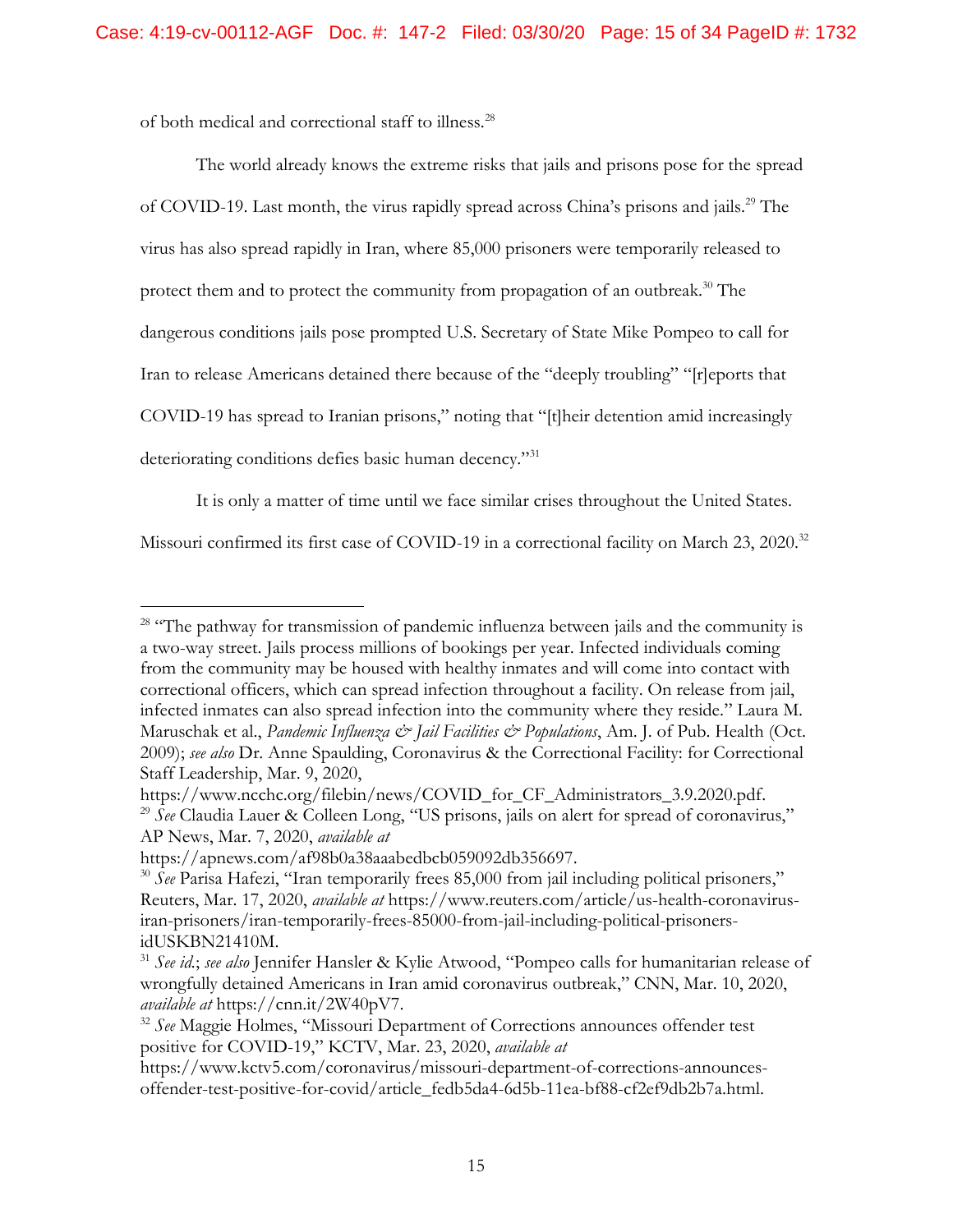if Rikers were its own city. 33 In Chicago, the numbers tell a similarly devastating tale of the In New York City, 132 detainees and 104 staff members have been infected with COVID-19 on Rikers Island as of March 28, 2020, an infection rate that would rank highest in the world spread of COVID-19. Two detainees tested positive for COVID-19 in the Cook County Jail on March 23, 2020.<sup>34</sup> Within 5 days, that number has grown to 89—a more than 4,000 percent increase. 35

COVID-19 continues to spread rapidly to jails and prisons around the country.

Seven people detained in the Dallas County Jail have tested positive for COVID-19 as of

March 27th.<sup>36</sup> The District of Columbia Jail has 4 positive cases as of March 29th.<sup>37</sup> Two

people incarcerated at the Middlesex County Jail in Massachusetts have tested positive for

COVID-19 as of March 28th.<sup>38</sup> One person incarcerated in the Riverside County Jail in

 $\overline{a}$ 

California and three county sheriff's deputies, at least one of whom works at the county jails,

total to 89," Chi. Sun-Times, Mar. 28, 2020, *available at* 

<sup>33</sup>*See* Asher Stockler, "New York to Release 1,100 Low-level Parole Violators, as Worries Over Prison System's Vulnerability to Covid-19 Mount," Newsweek, Mar. 28, 2020, *available* 

*at* https://www.newsweek.com/new-york-city-jails-coronavirus-1494852. 34 *See* Megan Crepeau & Annie Sweeney, "Two COVID-19 cases identified at Cook County Jail as calls increase for early releases," Chi. Tribune, Mar. 23, 2020;

[https://www.chicagotribune.com/coronavirus/ct-coronavirus-jail-cases-releases-20200323](https://www.chicagotribune.com/coronavirus/ct-coronavirus-jail-cases-releases-20200323-pot4pyw4zrhpnoaguawwxztina-story.html) [pot4pyw4zrhpnoaguawwxztina-story.html.](https://www.chicagotribune.com/coronavirus/ct-coronavirus-jail-cases-releases-20200323-pot4pyw4zrhpnoaguawwxztina-story.html) 35 *See* Sam Kelly, "Sheriff announces 51 new coronavirus cases at Cook County Jail, raising

https://chicago.suntimes.com/coronavirus/2020/3/28/21198407/cook-county-jailcoronavirus-covid-19-cases-inmates-89. 36 *See* Hannah Jones, "2 More Dallas County Jail Inmates Test Positive for COVID-19,"

NBC Dallas Fort Worth, Mar. 27, 2020, *available at* 

https://www.nbcdfw.com/news/coronavirus/2-more-dallas-county-jail-inmates-testpositive-for-covid-19/2340118/.<br><sup>37</sup> "2 more inmates in D.C. jail test positive for COVID-19; total now up to 4," ABC7, Mar.

<sup>29, 2020,</sup> *available at* https://wjla.com/news/coronavirus/2-more-inmates-in-dc-jail-testpositive-for-covid-19. 38 *See* Adam Sennott, "2 inmates at Middlesex jail test positive for COVID-19," Boston

Globe, Mar. 28, 2020, *available at* https://www.bostonglobe.com/2020/03/29/metro/2 inmates-middlesex-jail-test-positive-covid-19/.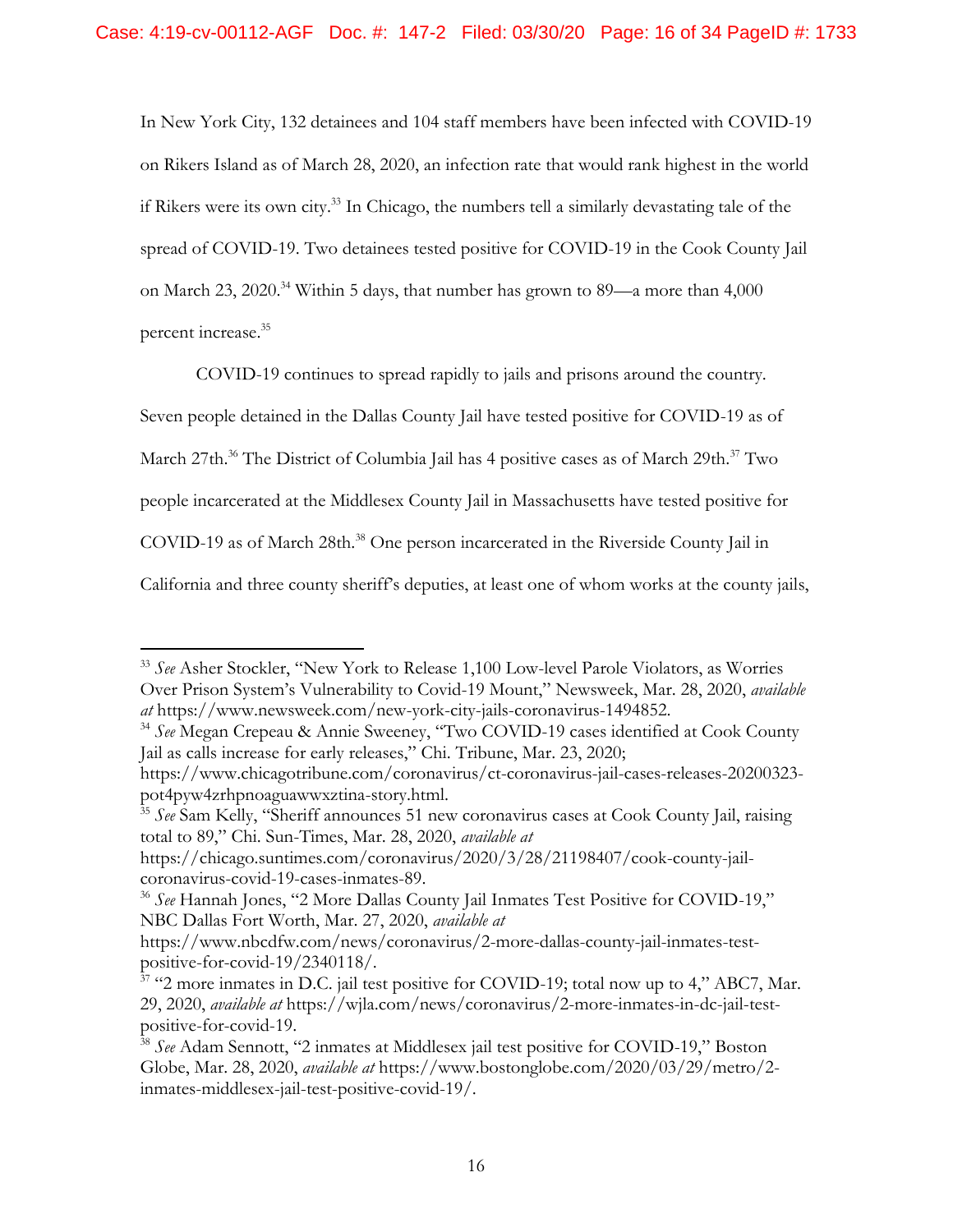have tested positive for COVID-19 as of March 28th.<sup>39</sup> In Orleans Parish, Louisiana, four jail healthcare workers and five Sheriff's Office employees have tested positive for COVID-19, and at least three incarcerated people were awaiting tests as of March  $26.40$ 

Medical experts specializing in corrections health urgently recommend a dramatic reduction in the population of detention centers, jails, and prisons. Only such an immediate and drastic reduction will maximize the opportunity for appropriate distancing, for proper sanitization, and personal hygiene and for appropriate care for those who are or may be infected with COVID-19. For example:

- Dr. Mark Stern: "As a correctional health expert, I recommend release of eligible individuals from detention  $\dots$ ."<sup>41</sup>
- Dr. Jonathan Giftos, former Medical Director for Correctional Health Services at Rikers Island: "It's my view that the only way to really mitigate the harm of rapid spread of coronavirus in the jail system is through depopulation, releasing as many people as possible with focus on those at

<sup>39</sup>*See* Jonah Valdez, "First inmate at Riverside County jail and two more deputies test positive for coronavirus," The Press-Enterprise, Mar. 28, 2020, *available at*  https://www.pe.com/2020/03/28/first-inmate-at-riverside-county-jail-and-two-moredeputies-test-positive-for-coronavirus/. Detainees and Sheriff's deputies in the Santa Clara County Jail and detainees in the Fulton County Jail have also tested positive for COVID-19. *See* Fiona Kelliher, "Santa Clara County jail inmate tests positive for COVID-19," Mercury News, Mar. 23, 2020, *available at* https://www.mercurynews.com/2020/03/23/santa-claracounty-jail-inmate-tests-positive-for-covid-19/; Jason Green, "Coronavirus: 3 Santa Clara County sheriff's deputies test positive," Mercury News, Mar. 23, 2020, *available at*  [https://www.mercurynews.com/2020/03/23/coronavirus-3-santa-clara-county-sheriffs](https://www.mercurynews.com/2020/03/23/coronavirus-3-santa-clara-county-sheriffs-office-test-positive/)[office-test-positive/;](https://www.mercurynews.com/2020/03/23/coronavirus-3-santa-clara-county-sheriffs-office-test-positive/) Asia Burns, "1st Fulton County Jail inmate tests positive for COVID-19," Atl. J. Const., Mar. 23, 2020, *available at* https://www.ajc.com/news/breakingnews/breaking-first-fulton-county-jail-inmate-tests-positive-forcovid/Lh5z2tYN9vFdg8OIeDQb2N/. 40 "Coronavirus and Orleans Parish jail: 9 workers test positive; inmates' tests pending,"

WDSU NBC, Mar. 26, 2020, https://www.wdsu.com/article/coronavirus-and-orleans-jail-6 workers-test-positive-inmates-tests-pending/31932626. 41 Ex. 6, Decl. of Dr. Marc Stern, filed in *Dawson v. Asher*, Case No. 20-cv-409 (W.D. Wash.);

*see also* Ex. 7, Decl. of Medical Professionals Concerned about the Risk of the Spread of COVID-19 in the Cook County Jail and the Illinois Department of Corrections, filed in *In re State & Nat'l Emergency & Protection of the Life & Health of Detainees in the County Jail & Those Who Interact With*, No. 2020 Misc. 0010 (Ill. Cir. Ct.).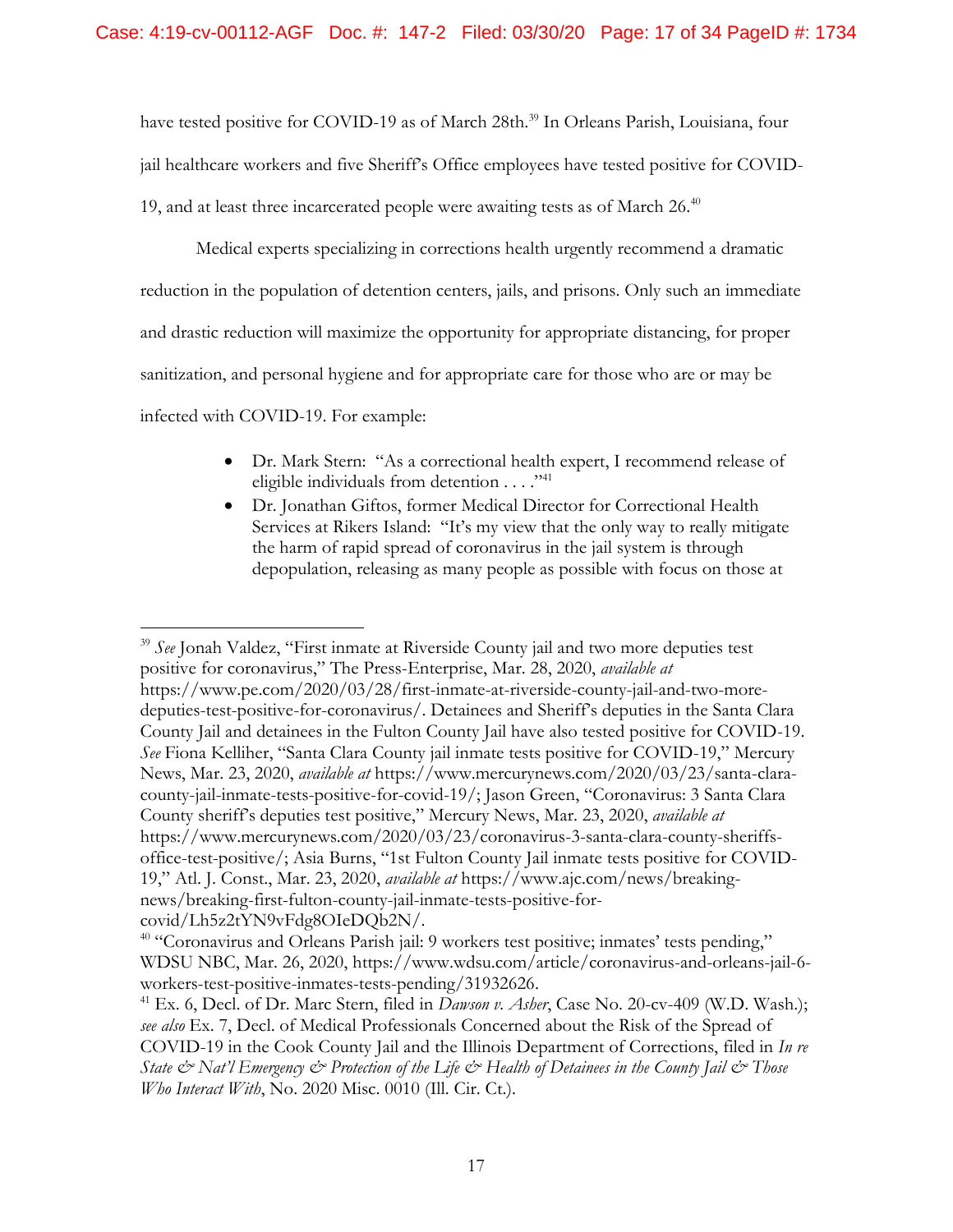highest risk of complication."<sup>42</sup>

- Professor Josiah Rich, Professor Scott Allen, and Dr. Mavis Nimoh: "Authorities should release those who do not pose an immediate danger to public safety, while also reducing arrests and delaying sentencings. . . . Those being held in jails simply due to their inability to afford bail, or for minor infractions or violations, can generally be released promptly by the judiciary or even the local sheriff. Those eligible for parole can and should be released."<sup>43</sup>
- Professor Josiah Rich, Brown University epidemiologist, is described as stating that the number one change people can make to minimize this threat is simply to reduce the number of imprisoned people.<sup>44</sup>
- step can be re-evaluated and monitored."<sup>45</sup> Dr. Homer Venters, former chief medical officer for New York City Correctional Health Services: "Consideration should be underway concerning the number of people entering jails and prisons and how each
- A group of doctors who work in New York City's jails, hospitals, and shelters recently wrote a letter to the city council urging them to take urgent measures to curtail the spread of the virus, including ordering the courts to consider release for anyone in pretrial detention over the age of 60, administratively rescheduling all criminal court proceedings for people who are not currently incarcerated, and ordering the NYPD to stop making lowlevel arrests for violations and misdemeanors.<sup>46</sup>
- Johns Hopkins University faculty in public health, bioethics, medicine, and nursing wrote a letter to Maryland Governor Larry Hogan calling on him to "consider pre-trial detention only in genuine cases of security concerns" and "[e]xpedite consideration of all older incarcerated individuals and those with chronic conditions predisposing to severe COVID-19 disease (heart disease, lung disease, diabetes, immune-compromise) for parole or other form of

<sup>&</sup>lt;sup>42</sup> "Recipe for disaster: The spread of corona virus among detained populations," MSNBC, Mar. 18, 2020, *available at* https://www.msnbc.com/all-in/watch/-recipe-for-disaster-thespread-of-coronavirus-among-detained-populations-80947781758.<br><sup>43</sup> Josiah Rich, Scott Allen & Mavis Nimoh, "We must release prisoners to lessen the spread

of coronavirus," Wash. Post, Mar. 17, 2020, *available at* 

https://www.washingtonpost.com/opinions/2020/03/17/we-must-release-prisonerslessen-spread-coronavirus/.

<sup>&</sup>lt;sup>44</sup> Amanda Holpuch, "Calls mount to free low-risk US inmates to curb coronavirus impact on prisons," The Guardian, Mar. 13, 2020, *available at* https://www.theguardian.com/usnews/2020/mar/13/coronavirus-us-prisons-jails.

<sup>&</sup>lt;sup>45</sup> Dr. Homer Venters, "4 ways to protect our jails and prisons from coronavirus," The Hill, Feb. 29, 2020, *available at* https://thehill.com/opinion/criminal-justice/485236-4-ways-toprotect-our-jails-and-prisons-from-coronavirus. 46 Brad Lander, "Doctors in NYC Hospitals, Jails, and Shelters Call on the City to Take

More Aggressive Action to Combat the Spread of Coronavirus," Medium, Mar. 12, 2020, *available at* https://medium.com/@bradlander/doctors-in-nyc-hospitals-jails-and-shelterscall-on-the-city-to-take-more-aggressive-action-to-fb75f0b131c2.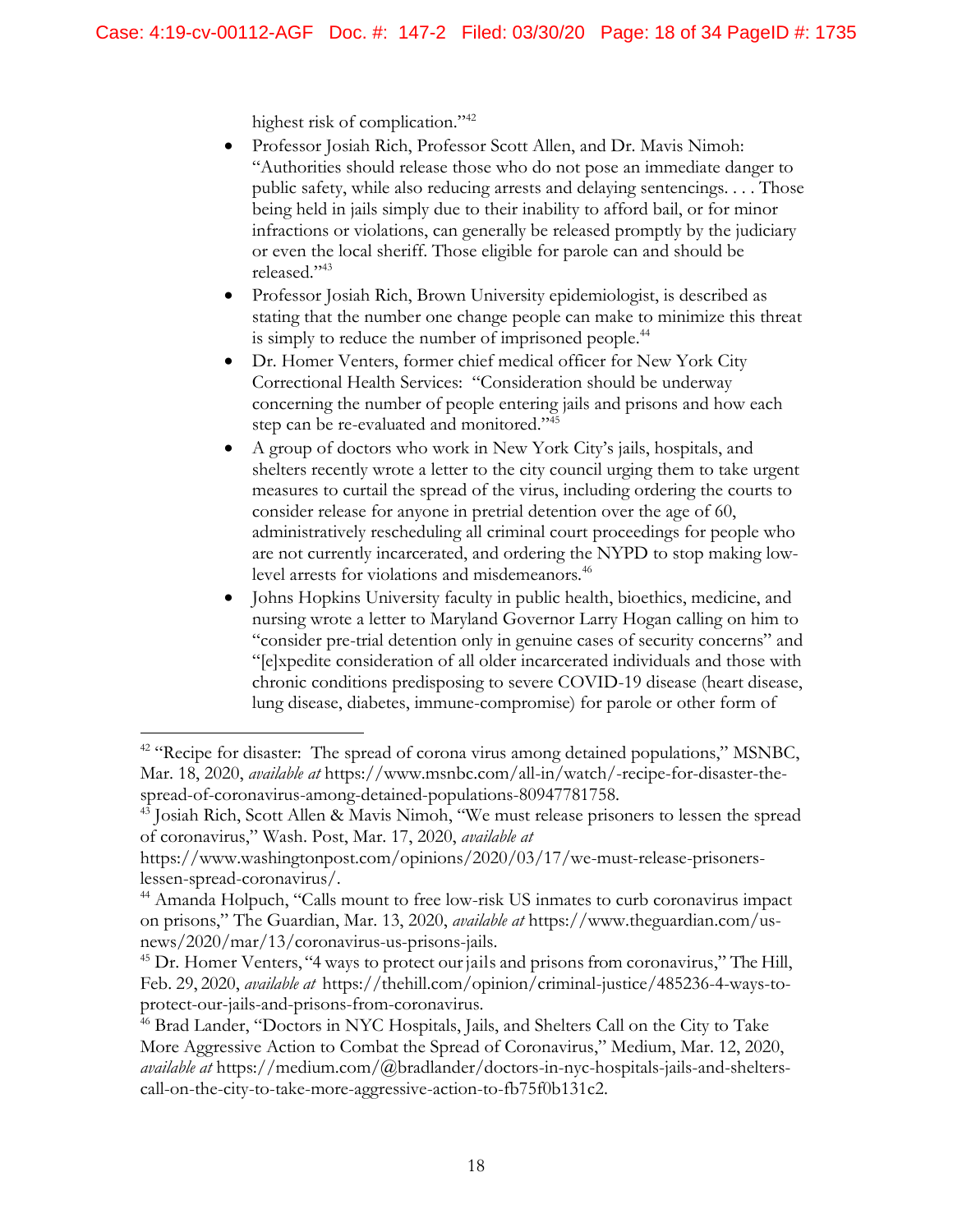release from prison."<sup>47</sup>

 In a recent presentation to correctional healthcare workers developed in cooperation with the Centers for Disease Control and Prevention, Dr. Anne Spaulding, a professor of epidemiology and the director of the Emory Center for the Health of Incarcerated Persons, encouraged jurisdictions to consider alternatives to incarceration or detention, such as at-home electronic monitoring, diversionary courts, and community corrections.<sup>48</sup>

In short, there is a consensus among public health experts that jails are uniquely

situated to facilitating the rapid spread of COVID-19 and that immediate action, in the form of reducing inmate populations, is needed to combat that threat and protect the public as a whole.

# **C. St. Louis's Jails Are at Risk of Becoming Hot Zones Absent Immediate Action**

These concerns and recommendations apply with full force to the Medium Security Institution and the City Justice Center. People detained in the Medium Security Institute or the City Justice Center—and those who must interact with them—are subject to all of the potentially problematic conditions outlined in Section B above and cannot employ the CDCrecommended measures for mitigating the spread of COVID-19 detailed in Section A above. *See also* Ex. 8, Decl. of Nathan A. Walls (describing lack of compliance with basic measures to protect against spread of COVID-19, including inability to obtain cleaning supplies even after notifying guards of blood and mucus on walls); Ex. 9, Decl. of Rakeem Clemons (describing lack of sanitary conditions, including scarcity of soap and cleaning supplies). The combination of lack of adequate sanitation, close quarters, and limited medical capacity

<sup>&</sup>lt;sup>47</sup> "JHU Faculty Express Urgent Concern about Covid-19 Spread in Prison," Johns Hopkins Univ., Mar. 25, 2020, *available at* https://bioethics.jhu.edu/news-events/news/jhu-facultyexpress-urgent-concern-about-covid-19-spread-in-prison/. 48 *See* Dr. Anne Spaulding, Coronavirus COVID-19 and the Correctional Facility for the

Correctional Healthcare Worker (Mar. 23*,* 2020),

https://www.ncchc.org/filebin/news/COVID\_for\_CF.\_HCW\_3.9.20.pdf.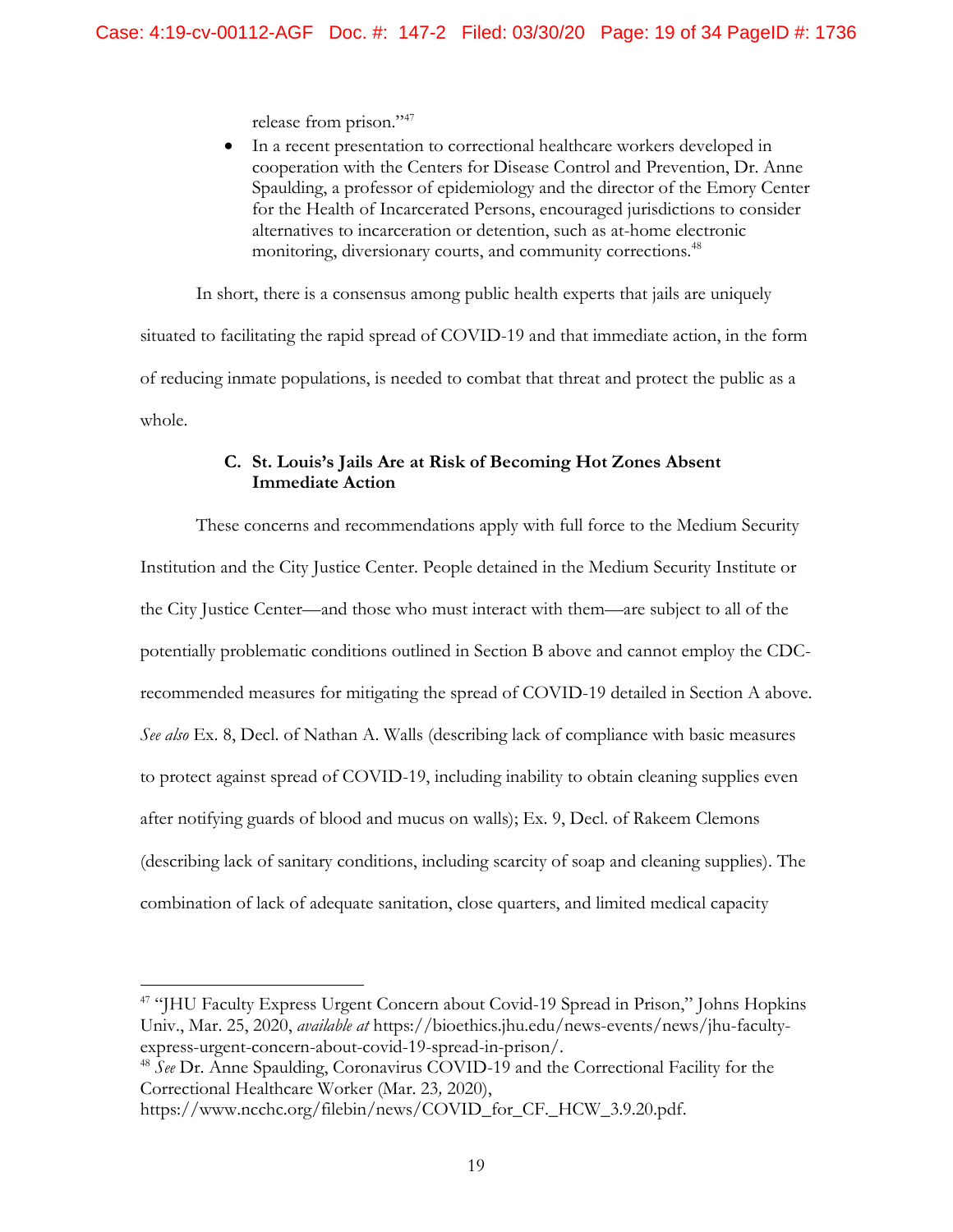creates an intolerably dangerous situation and puts detainees, jail staff, and the communities to which they belong at greater risk of illness and death. The constant cycling of people in and out of the jail makes containment impossible, even if visitations are stopped. Furthermore, if detainees incarcerated in St. Louis's jails were to become infected with COVID-19 and the virus were to spread rapidly within the jails, many prisoners and detainees would require urgent care, overwhelming the capacity of City of St. Louis Health Services to provide such care, exacerbating the death toll and the risks to all involved.

The relief Plaintiffs request in their preliminary injunction is eminently in the public interest. An order ensuring that any detention is truly necessary to advance the State's compelling interests benefits not only the health and well-being of all those confined in the Jail but also the larger community. The likely result of this preliminary injunction, moreover, will be that some currently detained will be released and others arrested in the future will never be detained at all—reducing crowding at the jail. Indeed, during the time this Court's initial preliminary injunction was in effect, for just 10 days, 171 new hearings resulted in the release of 119 individuals. Ex. 10, Decl. of Alyxandra T. Haag ¶¶ 7-8.

Bearing out both that an injunction would be in the public interest and that individuals continue to be held unnecessarily, the St. Louis Circuit Attorney has already agreed to the release of dozens pretrial detainees, who are now free.<sup>49</sup> Additionally, Mary Fox, the Director of the Missouri State Public Defender, and 35 other organizations and individuals wrote to the Chief Justice of the Missouri Supreme Court to request significant changes to pretrial detention and bail practices across the state. *See* Ex. 11, Ltr. From Mary

<sup>49</sup>*See* Laurie Skrivan, "St. Louis city and county to release more than 140 inmates amid virus concerns," St. Louis Post-Dispatch (Mar. 26, 2020), *available at*  https://www.stltoday.com/news/local/crime-and-courts/st-louis-city-and-county-torelease-more-than-inmates/article\_dd8b30f6-c3ea-5229-b7ac-0aa36ee8f14c.html.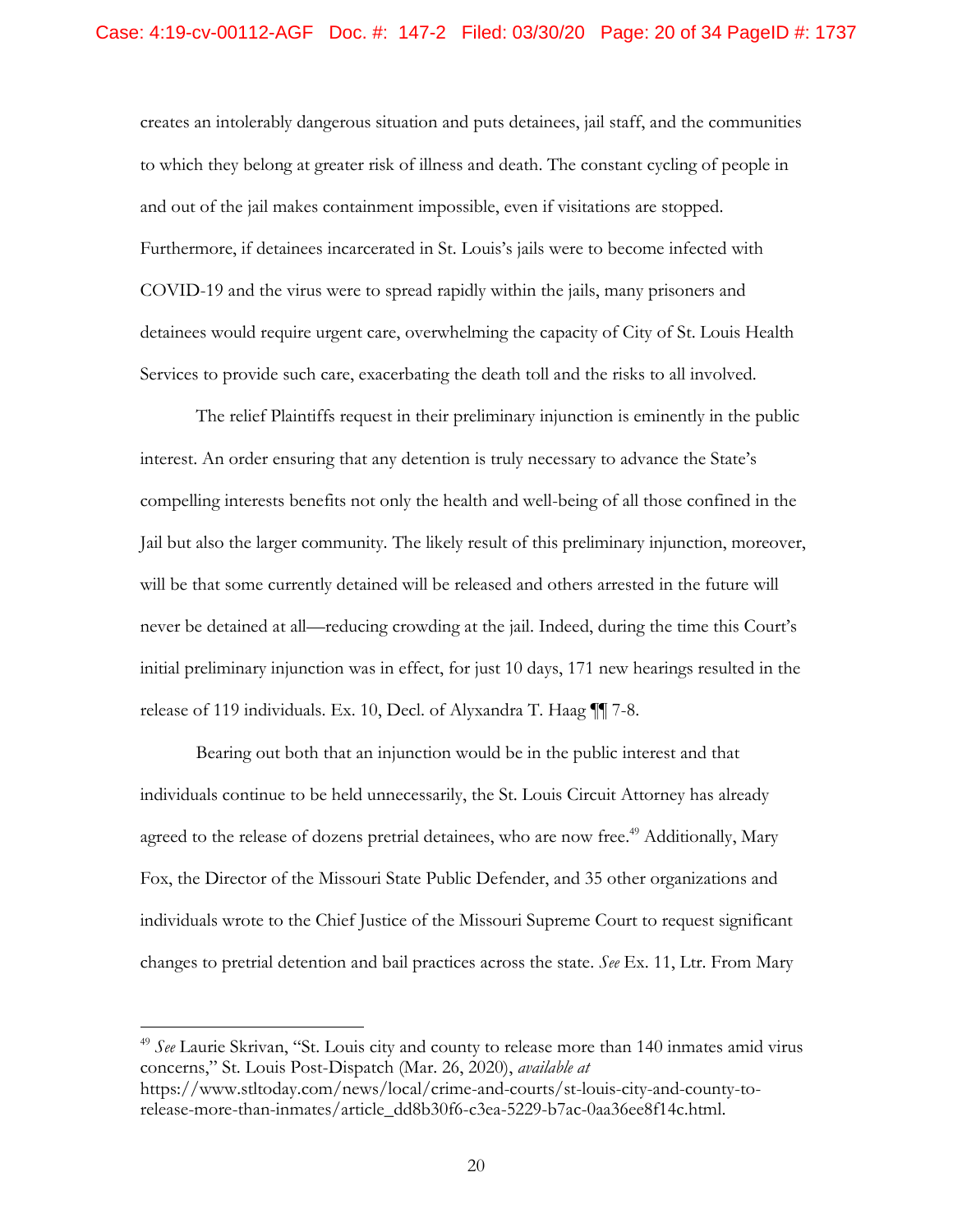Fox to Mo. Sup. Ct., Mar. 26, 2020. The letter calls on the Court to order judges to immediately release from confinement the following groups of inmates during the pendency of the COVID-19 pandemic:

 pursuant to a conviction for a misdemeanor offense; (ii) those currently serving sentences in any city or county jail in Missouri pursuant to a conviction for a misdemeanor, municipal ordinance violation, or nonviolent C, D, and E felony violations based on allegations of a municipal ordinance violation, nonviolent misdemeanor, or nonviolent felony; and (v) those in high-risk categories likely (i) those currently serving sentences in any city or county jail in Missouri municipal ordinance violation; (iii) those confined pretrial on nonviolent charges; (iv) those confined on technical probation violations or probation to face serious illness or death.

*Id.* 

Similarly, Dr. Fred Rottnek, the lead physician and medical director of the St. Louis County Jail from 2001 to 2016, sent a public letter to the Missouri Supreme Court that described a COVID-19 outbreak in Missouri's prisons and jails as a "public health nightmare." *See* Ex. 12, Ltr. from Dr. Rottnek to Mo. Sup. Ct., Mar. 26, 2020, at 6. Sixteen other area medical professionals signed on to his letter. *Id.* at 9-10. The letter explains that "the COVID-19 pandemic has the potential to devastate the lives of both incarcerated individuals and jail personnel, and result in a medical emergency that could overwhelm Missouri's medical infrastructure." *Id*. at 2. It further warns that Missouri's correctional facilities are under-equipped, under-staffed, and poorly set up to comply with the CDC's directives during such a pandemic. *Id*. at 3-6. Finally, the medical professionals call for the release of medically compromised people, people over the age of 55, people detained on cash bonds they are unable to afford, and "a sufficient number of inmates to guarantee the jail can accommodate adequate social distancing guidelines set forth by the CDC." *Id.* at 7.

On March 30, 2020, the Missouri Supreme Court, in response to "recent inquiries," issued a letter to judges that did not dictate action. Instead, it merely reminded them that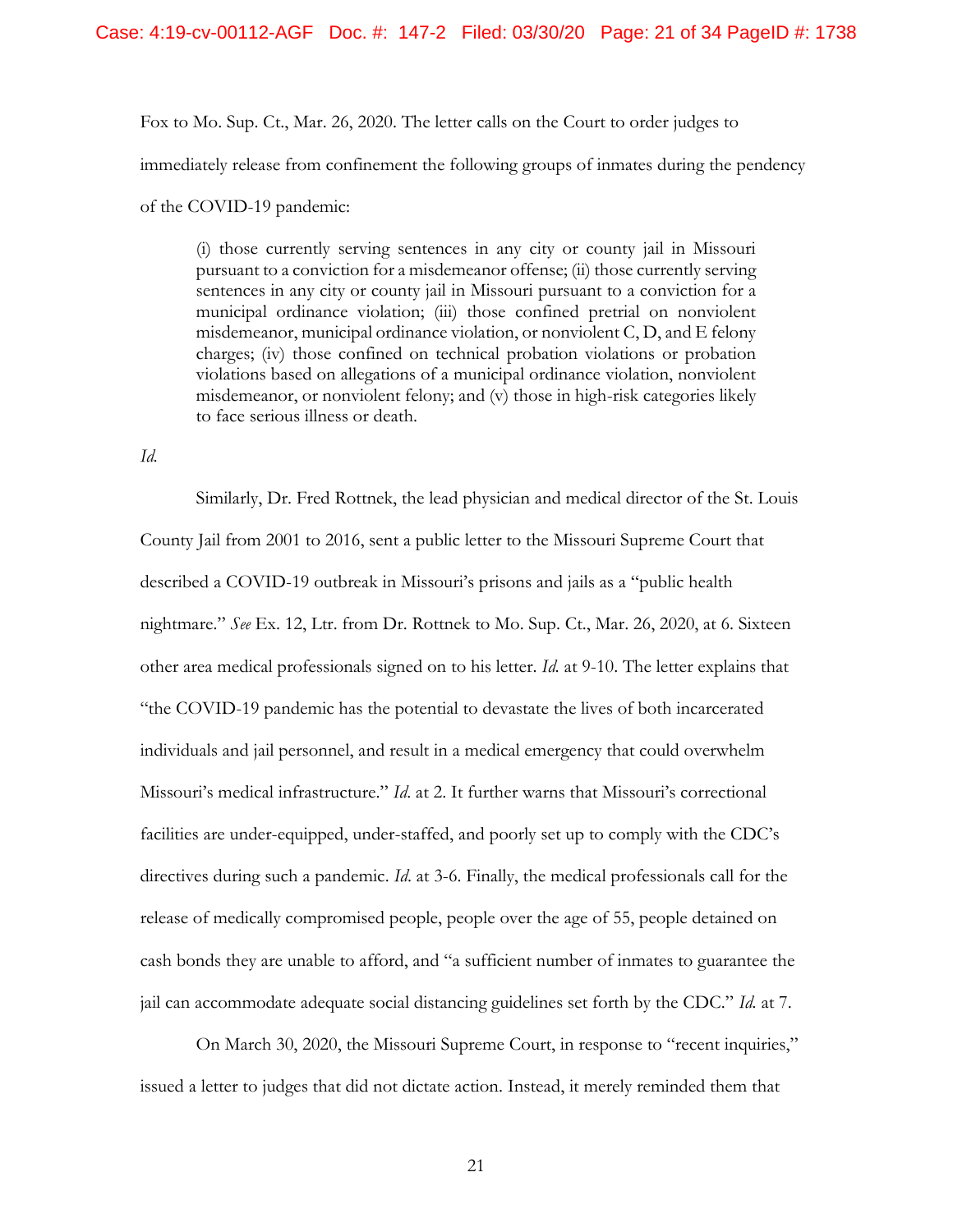Rule 33.01—the very Rule that, as described above, Defendants continue to violate governs pretrial release. Ex. 13, Ltr. from Chief Justice, George W. Draper III (Mar. 30, 2020).

thousands of cases and the release of an estimated  $1,000$  people.<sup>50</sup> Chief Justice Mike The practices of other jurisdictions, however, evidence that the requested relief is in the public interest. Chief justices of state supreme courts across the country have issued orders similar to the one requested by advocates in Missouri. For example, Chief Justice Stuart Rabner of the New Jersey Supreme Court issued an order that led to the review of McGrath of the Montana Supreme Court asked all judges in the state to "review your jail rosters and release, without bond, as many prisoners as you are able, especially those being held for non-violent offenses," in light of the COVID-19 pandemic.<sup>51</sup> Chief Justice Donald Beatty of the South Carolina Supreme Court also issued an order urging judicial circuits to release people charged with non-violent offenses and avoid issuing bench warrants.<sup>52</sup> Chief Justice John Minton, Jr. of the Kentucky Supreme Court similarly asked judges and clerks in the state "to clear out all of the jail inmates you safely can, ahead of the virus, if you aren't doing so."<sup>53</sup>

 $\overline{a}$ 

news/coronavirus-outbreak-03-23-20-intl-hnk/h\_2f47b2dacdb0790f25dd0d08acbf954b. 51 "Montana Chief Justice requests that non-violent jail inmates be released to curb COVID-

COVID-19 concerns," Greenville News, Mar. 20, 2020, *available at* 

<sup>50</sup>*See* Kara Scanell, "New Jersey is releasing about 1,000 inmates from county jails," CNN.com, Mar. 23, 2020, *available at* https://edition.cnn.com/world/live-

<sup>19</sup> spread," KRTV, Mar. 24, 2020, *available at* 

https://www.krtv.com/news/montana-and-regional-news/montana-chief-justice-asks-thatnon-violent-jail-inmates-be-released-to-curb-covid-19-spread. 52 *See* Daniel J. Gross, "Dozens of inmates released from Greenville jail amid growing

https://www.greenvilleonline.com/story/news/local/south-carolina/2020/03/20/dozensreleased-greenville-south-carolina-jail-due-covid-19-fears/2883854001/. 53 Toby Sells, "Reformers Urge Release of Many from Jail, Prisons to Stop Coronavirus

Spread," Memphis Flyer, Mar. 25, 2020, *available at* 

https://www.memphisflyer.com/NewsBlog/archives/2020/03/25/reformers-urge-release-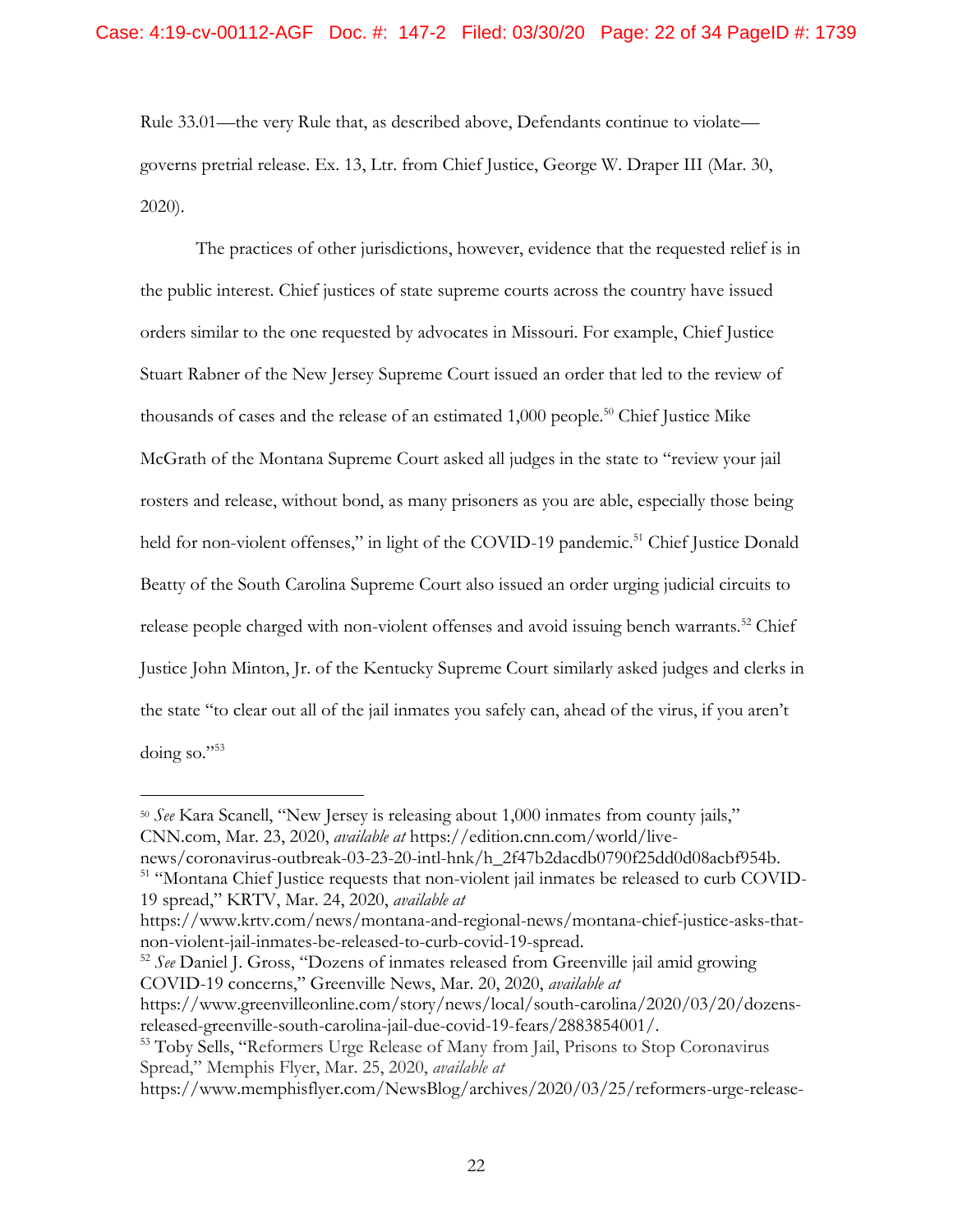Trial judges, corrections officials, and other government entities across the country have also acted on their own initiative to release detainees. In Cleveland, criminal court judges have released dozens of pretrial detainees and anticipate the eventual release of some 300 detainees from the Cuyahoga County Jail; in this release, "almost any kind of inmate was considered."54 District court judges in New Orleans have issued orders for immediate release from jail for individuals awaiting trial and detained on certain conditions.<sup>55</sup> The Texas Commission on Jail Standards advised jails to release detainees and employ cite-and-release policies to reduce bookings.<sup>56</sup> Travis County is releasing inmates charged with non-violent criminal offenses.<sup>57</sup> Fulton County, Georgia is releasing inmates early and postponing those serving intermittent "weekend" sentences.<sup>58</sup> The Washington County Jail in Oregon is

 $\overline{a}$ 

of-many-from-jail-prisons-to-stop-coronavirus-spread. 54 "Ohio jail Releases Hundreds of Inmates Due to Coronavirus Concerns," Okla. News 4, Mar. 23, 2020, *available at* [https://kfor.com/health/coronavirus/ohio-jail-releases-hundreds](https://kfor.com/health/coronavirus/ohio-jail-releases-hundreds-of-inmates-due-to-coronavirus-concerns/)[of-inmates-due-to-coronavirus-concerns/.](https://kfor.com/health/coronavirus/ohio-jail-releases-hundreds-of-inmates-due-to-coronavirus-concerns/) Releases also occurred in Erie and Richland counties in Ohio. *See* Peggy Gallek, "Erie County Reducing Jail Population Due to COVID-19 Concerns," Fox8 (Mar. 17, 2020, https://fox8.com/news/coronavirus/erie-countyreducing-jail-population-due-to-covid-19-concerns/; "Richland County Jail Releasing Some Non-violent, Low-level Offenders Due to COVID- 19," Richland Source (Mar. 18, 2020), https://www.richlandsource.com/news/covid19/richland-county-jail-releasing-some-nonviolent-low-level-offenders/article\_0df572a8-692d-11ea-99aa-1fdd2d880565.html. 55 *See* "Orleans Criminal Court judges order release of certain inmates amid coronavirus crisis," NBC WDSU, Mar. 26, 2020, *available at* https://www.wdsu.com/article/orleanscriminal-court-judges-order-release-of-certain-inmates-amid-coronavirus-crisis/31943462. 56 *See* Sydney Isenberg, "Texas jails to release non-violent misdemeanor inmates due to coronavirus pandemic," KXXV, Mar. 18, 2020, *available at*  https://www.kxxv.com/news/local-news/texas-jails-to-release-non-violent-misdemeanor-

inmates-due-to-coronavirus-pandemic. 57 *See* "Travis County Judges Releasing Inmates to Limit Coronavirus Spread, Report Claims," KVUE, Mar 16, 2020, *available at* 

https://www.statesman.com/news/20200316/travis-county-judges-releasing-inmates-tolimit-coronavirus-spread. 58 *See* Blis Savidge, "Fulton County To Release Inmates Early In Light Of Pandemic" GPB,

Mar. 16, 2020, *available at* https://www.gpbnews.org/post/fulton-county-release-inmatesearly-light-pandemic.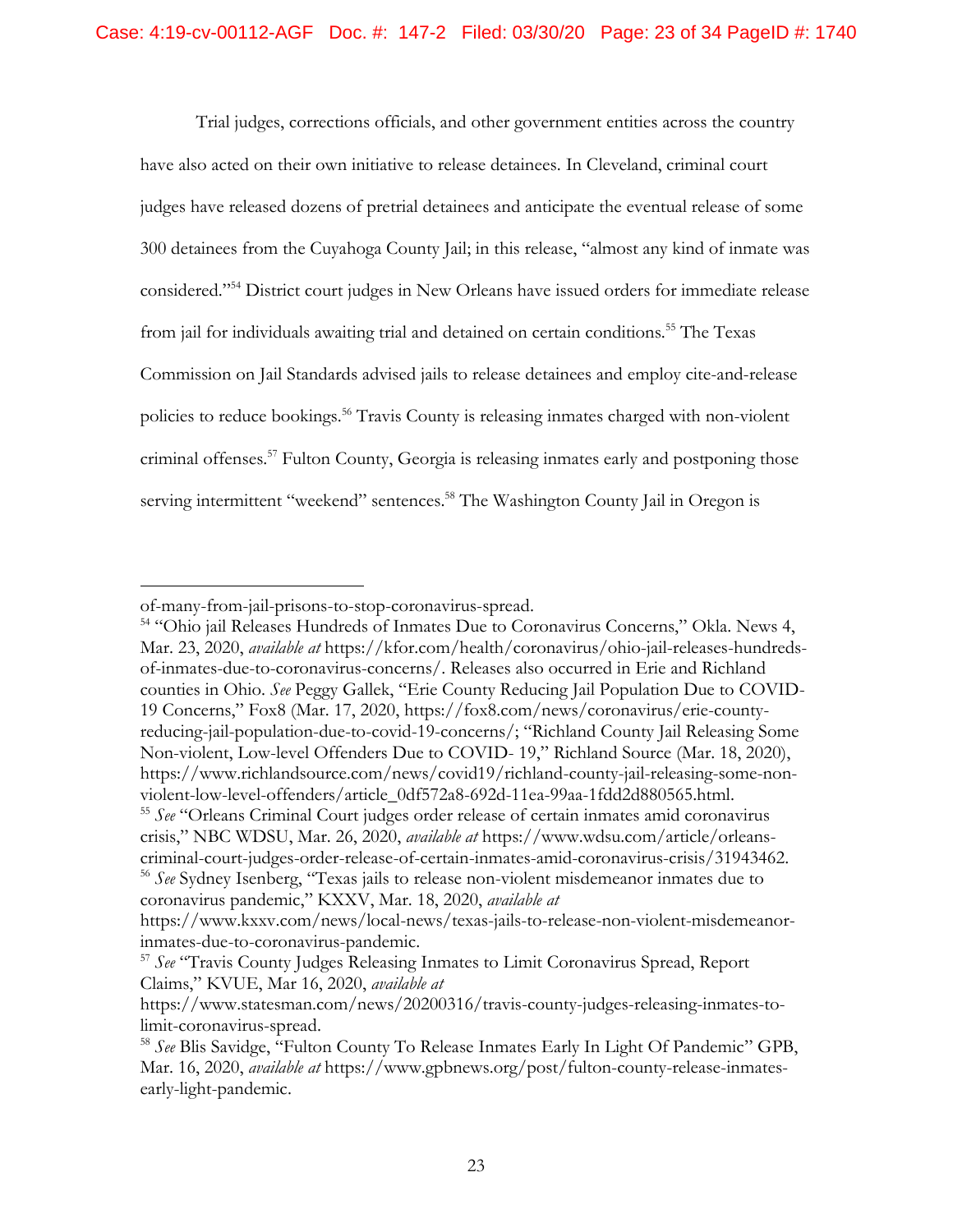releasing inmates and ensuring that all remaining inmates have their own cell.<sup>59</sup> Lackawanna and Mercer Counties in Pennsylvania are also reviewing and releasing prisoners.<sup>60</sup> In Charlotte, North Carolina, the Mecklenburg County Jail has begun releasing inmates and is actively considering more pretrial detainees who have misdemeanor or felony charges for release.<sup>61</sup> Hillsborough County, Florida, is releasing non-violent, pretrial detainees.<sup>62</sup> Spokane County, Washington, released low-level inmates,<sup>63</sup> and Kitsap County has released nonviolent inmates and is considering more for release.<sup>64</sup>

In addition to these efforts, attorneys on both sides of the system in other

jurisdictions are working collaboratively to get people out of prisons and jails. The San

 $\overline{a}$ 

Francisco Public Defender and District Attorney have both directed their staffs to agree to

https://www.pahomepage.com/top-news/lackawanna-county-to-release-low-level-inmatesto-mitigate-spread-of-covid-19; Gerry Ricciutti, "Mercer County Jail Releases Some Lower-Level Offenders Amid COVID- 19 Outbreak," WKBN, Mar. 18, 2020, *available at*  https://www.wkbn.com/news/local-news/mercy-county-jail-releases-some-lower-level-

<sup>59</sup>*See* Drew Reeves, "Washington County Jail Releases Some Inmates to Prevent Spread of COVID- 19," Fox 12 Or., Mar.17, 2020, *available at* 

https://www.kptv.com/news/washington-county-jail-releases-some-inmates-to-preventspread-of/article\_34cdc2c2-68d3-11ea-bfc0-3725e49b0c0c.html. 60 *See* Kevin Hayes, "Lackawanna County Reviews Possible Release of Low Level Inmates to

Mitigate Spread of COVID-19," PA Homepage, Mar.18, 2020, *available at* 

offenders-amid-covid-19-outbreak/. 61 *See* Michael Gordon & James Alexander, "Mecklenburg begins releasing jail inmates to avoid cellblock outbreak of COVID-19," Charlotte Observer, Mar. 18, 2020, *available at*  https://www.charlotteobserver.com/news/coronavirus/article241279836.html. 62 *See* "Hillsborough County sheriff will release 164 'low-level' offenders in jail for 'non-

violent' crimes," Fox 13, Mar. 19, 2020, *available at* 

https://www.fox13news.com/news/hillsborough-county-sheriff-will-release-164-low-leveloffenders-in-jail-for-non-violent-crimes. 63 *See* "48 low-level inmates released from Spokane County Jail," KHQ-Q6, Mar. 17, 2020,

*available at* https://www.khq.com/coronavirus/low-level-inmates-released-from-spokanecounty-jail/article\_5fc7e406-68a3-11ea-b73e-132316bf68fd.html. 64 *See* Andrew Binion, "Kitsap County Jail taking steps to reduce chance of COVID-19

infections," Kitsap Sun, Mar. 18, 2020, *available at* 

https://www.kitsapsun.com/story/news/2020/03/18/kitsap-county-jail-taking-stepsreduce-chance-covid-19-infections/2869893001/.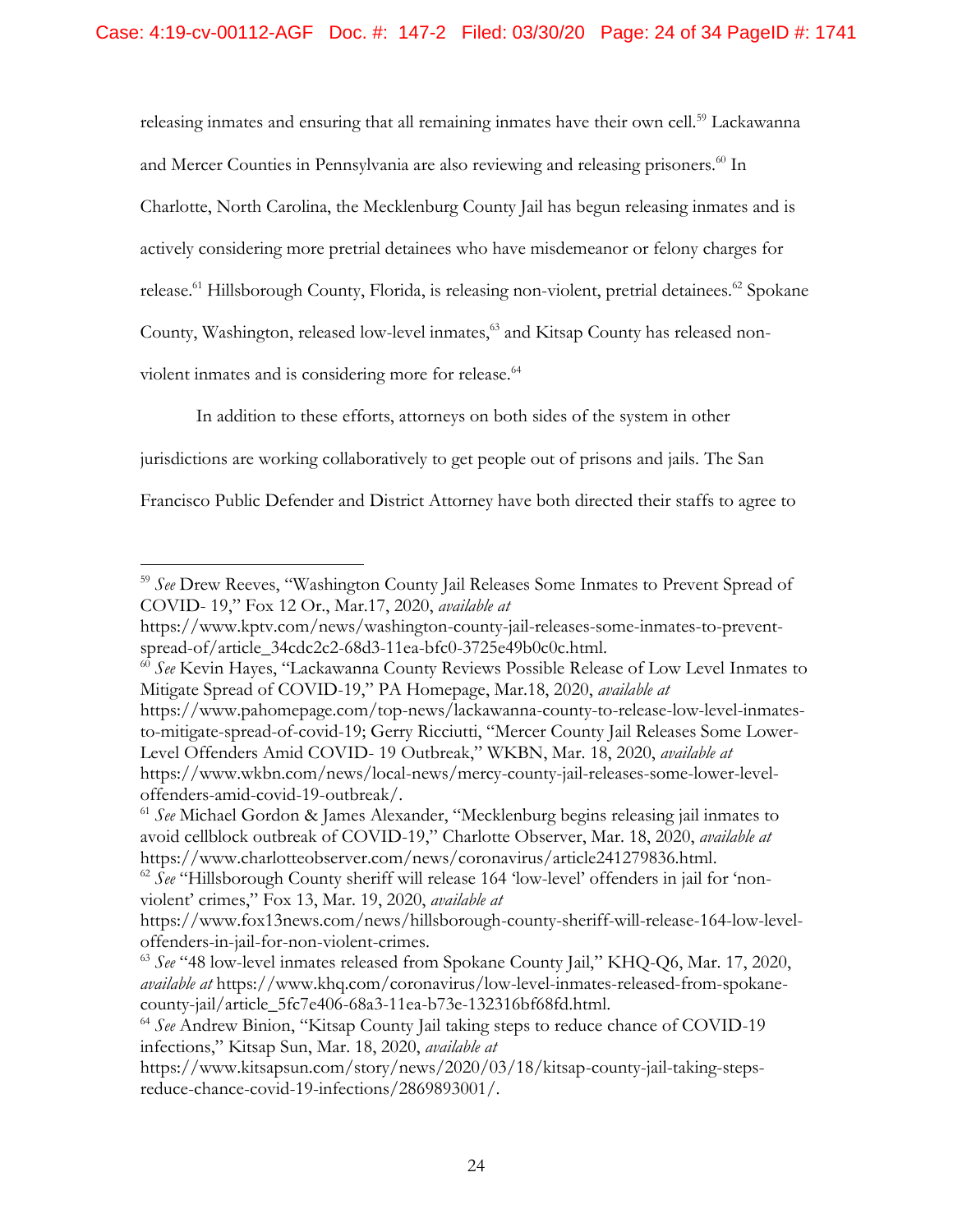the release of pretrial detainees who are at heightened risk for illness.<sup>65</sup> In Kentucky, the

Department of Public Advocacy, the state's Public Defender System, has moved the state to

release all pretrial detainees in county and regional jails.<sup>66</sup> The Salt Lake County, Utah,

District Attorney announced on March 20, 2020, that up to 200 people would be released in

the coming two weeks.<sup>67</sup> Twenty-nine pretrial defendants, who were being held on cash

bond, have already been released from Boyle, Mercer, and Lincoln counties.<sup>68</sup> Public

defenders in at least five other jurisdictions, including New York,<sup>69</sup> New Orleans,<sup>70</sup> Santa

<sup>65</sup>*See* Darwin Graham, "San Francisco Officials Push to Reduce Jail Population to Prevent Coronavirus Outbreak," Appeal, Mar. 11, 2020, *available at* 

https://theappeal.org/coronavirus-san-francisco-reduce-jail population; Jeffrey Cawood, "San Francisco Public Defender Seeks 'Immediate Release' Of Some Jail Inmates Due To Coronavirus," Daily Wire, Mar. 16, 2020, *available at* https://www.dailywire.com/news/sanfrancisco-public-defender-seeks-immediate-release-of-some-jail-inmates-due-to-coronavirus. <sup>66</sup>*See* "Defenders want dozens of defendants released from jail to reduce COVID-19 threat,"

The Advocate Messenger, Mar. 16, 2020, *available at* 

https://www.amnews.com/2020/03/16/defenders-want-dozens-of-defendants-released-

from-jail-to-reduce-covid-19-threat/. 67 *See* Jessica Miller, "Hundreds of Utah inmates will soon be released in response to coronavirus," Mar. 21, 2020, *available at* 

https://www.sltrib.com/news/2020/03/21/hundreds-utah-

inmates/?fbclid=IwAR3r8BcHeEkoAOcyP3pmBu9XWkEj4MMsDC\_LUH4YZn2QGd18h

ALk4vM9X1c.<br><sup>68</sup> *See* Jim Mustian, "Inmates Fearful of Virus Argue for Release" PBS, Mar. 18, 2020, *available at* https://www.pbs.org/newshour/health/get-out-of-jail-inmates-fearful-of-virusargue-for-release.<br><sup>69</sup> *See* Jane Wester, "Legal Aid Sues for Release of 116 NYC Inmates, Saying Coronavirus

Mitigation 'Virtually Impossible' in Jails," N.Y. Law J., Mar. 20, 2020, *available at*  https://www.law.com/newyorklawjournal/2020/03/20/legal-aid-sues-for-release-of-116 nyc-inmates-saying-coronavirus-mitigation-virtually-impossible-in-

jails/?slreturn=20200229153544. 70 *See* Nicholas Chrastil, "Public Defenders Request the Release of all Non-Violent Offenders in Jail due to Coronavirus," The Lens, Mar. 12, 2020, *available at*  https://thelensnola.org/2020/03/12/public-defenders-request-therelease-of-all-nonvioIent-offenders-in-jail-clue-to-corona virus.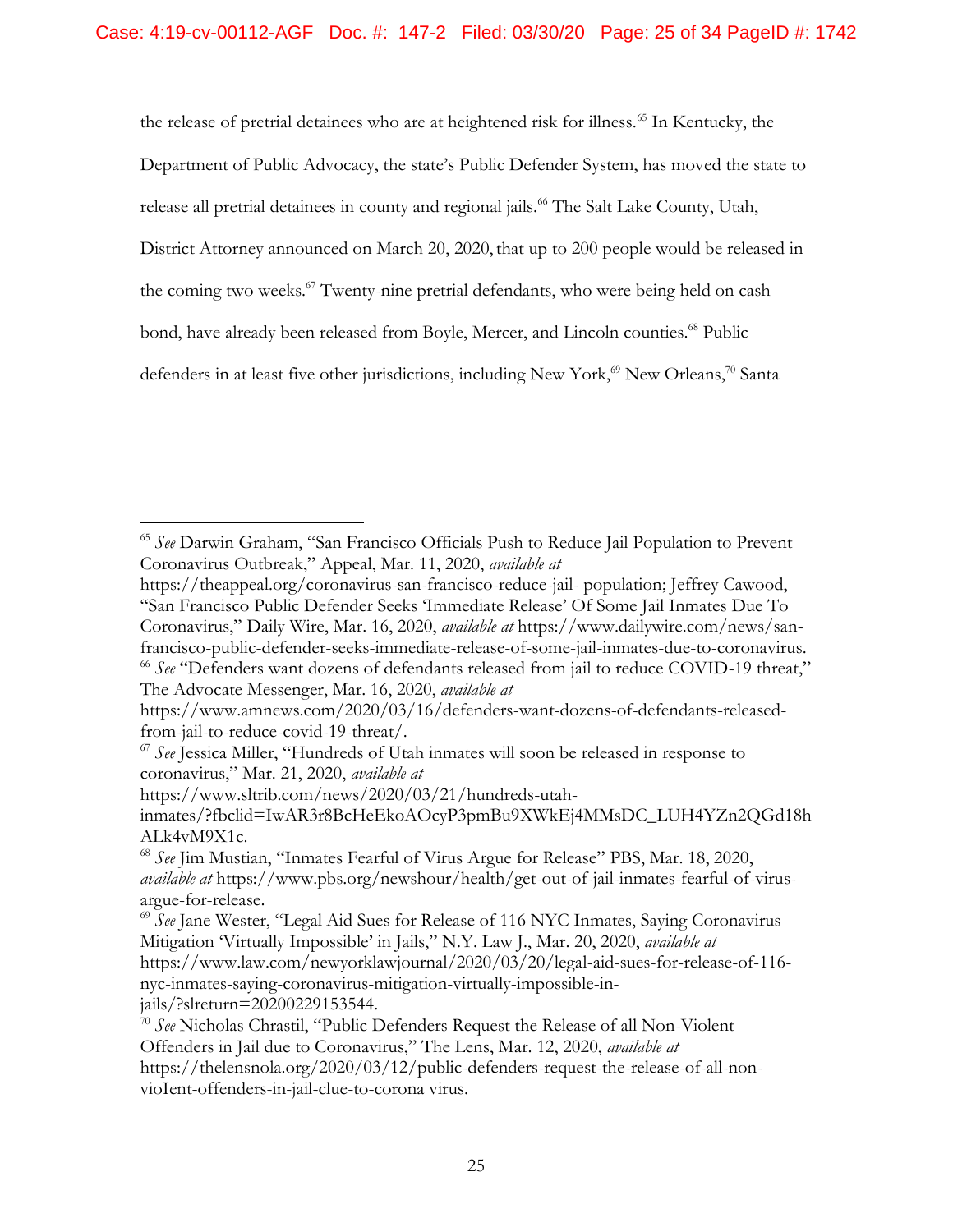Barbara,<sup>71</sup> Colorado,<sup>72</sup> and Chicago<sup>73</sup> have called for the release of all low-level or nonviolent detainees. The Philadelphia District Attorney's office has moved to release most people charged with non-violent offenses or misdemeanors.<sup>74</sup> Officials in Philadelphia, as well as Delaware and Montgomery Counties, have been working to release or parole prisoners early.75 Thirty-three elected prosecutors from across the nation, in jurisdictions ranging from California to Mississippi, recently signed a public statement calling for urgent measures to "dramatically reduce the number of incarcerated individuals," to protect incarcerated populations from the threat of COVID-19.<sup>76</sup> Jurisdictions around the country have also taken steps to reduce the number of people in custody by suspending arrests<sup>77</sup> and

<sup>71</sup>*See* Delaney Smith, "Santa Barbara Public Defender Calls for Release of Low-Level Offenders," Santa Barbara Indep., Mar. 17, 2020, *available at* 

https://www.independent.com/2020/03/17/santa-barbara-public-defender-calls-forrelease-of-low-level-offenders. 72 *See* Elise Schmelzer, "Colorado public defenders, advocates call for drastic change to

prevent coronavirus in jails, prisons," Denver Post, Mar. 17, 2020, *available at*  https://www.denverpost.com/2020/03/17/colorado-public-defenders-criminal-justice-

coronavirus/. 73 *See* "Public Defenders Call for Release of Detainees Over Coronavirus Pandemic," NBC 5 Chi., Mar. 23, 2020, *available at* [https://www.nbcchicago.com/news/local/public-defenders](https://www.nbcchicago.com/news/local/public-defenders-call-for-release-of-detainees-after-correctional-officer-tests-positive/2242701/)[call-for-release-of-detainees-after-correctional-officer-tests-positive/2242701/.](https://www.nbcchicago.com/news/local/public-defenders-call-for-release-of-detainees-after-correctional-officer-tests-positive/2242701/) 74 *See* "Philly DA Larry Krasner urges for early release of low-risk prisoners to prevent

spread of COVID-19," Fox 29, Mar. 19, 2020, *available at* 

https://www.fox29.com/news/philly-da-larry-krasner-urges-for-early-release-of-low-riskprisoners-to-prevent-spread-of-covid-19. 75 *See* Samantha Melamed & Mike Newall, "With Courts Closed by Pandemic, Philly Police

Stop Low-level Arrests to Manage Jail Crowding," Phila. Inquirer, Mar. 18, 2020, *available at*  https://www.inquirer.com/health/coronavirus/philadelphia-police-coronavirus-covidpandemic-arrests-jail-overcrowding-larry-krasner-20200317.html. 76 Henry Culvyhouse, "DPA Requests Release of Pretrial Detainees," The Daily Indep., Mar.

<sup>18, 2020,</sup> *available at* https://www.dailyindependent.com/news/dpa-requests-release-ofpretrial-detainees/article\_3b8416c2-695d-11ea-b683-e3d21bdf59cc.html.<br><sup>77</sup> The Chief Judge of the Washington, D.C., Superior Court "issued an emergency order

allowing police and prosecutors to exercise discretion to determine whether a person arrested should be held until their first court appearance or given citation release with notice of their future court date." D.C. Sup. Ct. Issues Emergency Order, District of Columbia Courts Newsroom, Mar. 16, 2020, http://www.dccourts.gov/sites/default/files/Order\_3- 16-20.pdf. The Los Angeles County Sheriff's Department has released over 600 inmates and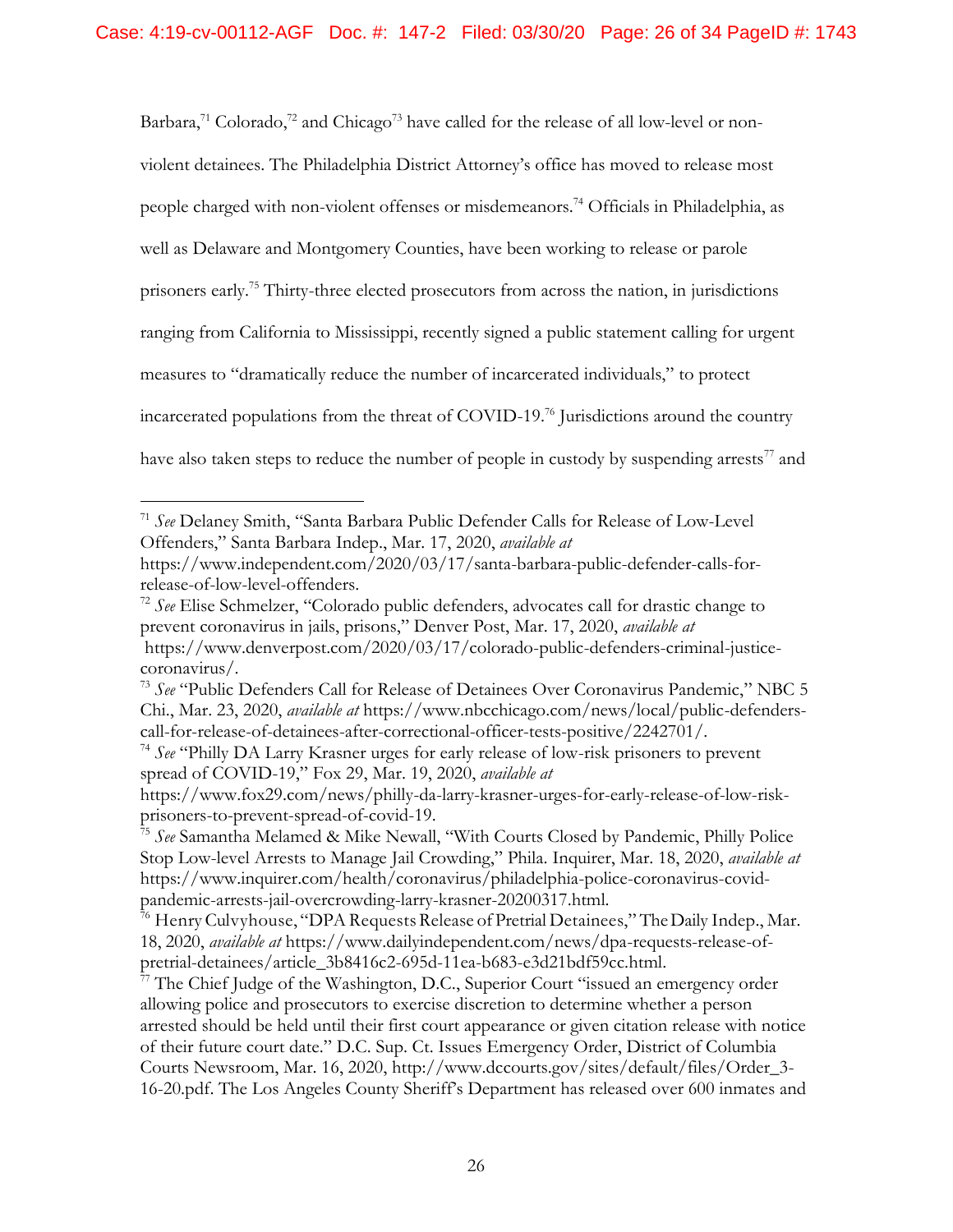refusing to book people into jails.<sup>78</sup> The broad-ranging relief jurisdictions are engaging in

across the country demonstrates that Plaintiffs' request here is clearly within the public

 $\overline{a}$ 

directed officers to reduce arrests. *See* Alene Tchekmedyian, Paige St. John & Matt Hamilton, "L.A. County Releasing Some Inmates from Jail to Combat Coronavirus," L.A. Times, March 16, 2020, *available at* https://www.latimes.com/california/story/2020-03-16/la-jailpopulation-arrests-down-amid-coronavirus. The Philadelphia Police have been instructed to delay arrests for low-level crimes—a decision supported by the Fraternal Order of the Police. *See* Samantha Melamed & Mike Newall, "With Courts Closed by Pandemic, Philly Police Stop Low-level Arrests to Manage Jail Crowding," Phila. Inquirer, Mar. 18, 2020, *available at* https://www.inquirer.com/health/coronavirus/philadelphia-police-coronaviruscovid-pandemic-arrests-jail-overcrowding-larry-krasner-20200317.html. The Fort Worth Police have indicated that they will stop arresting people for misdemeanors. *See* Nichole Manna, "Fort Worth police will give citations for low-level crimes amid coronavirus outbreak," Fort Worth Star Telegram, Mar. 17, 2020, https://www.startelegram.com/news/coronavirus/article241254951.html. And the Collin County, Texas, Sheriff has directed police departments to cite and release people suspected of non-violent offenses. *See* Charles Scudder, "Facing coronavirus concerns, Collin County sheriff asks police not to bring petty criminals to jail," Dallas Morning News, Mar. 12, 2020, https://www.dallasnews.com/news/public-health/2020/03/12/facing-coronavirusconcerns-collin-county-sheriff-asks-police-not-to-bring-petty-criminals-to-jail. Racine County, Wisconsin, has suspended arrests for non-violent offenses "to protect law enforcement and the inmates confined in the Racine County Jail." Racine Cty. Sheriff's Office, Facebook (Mar. 15, 2020), https://www.facebook.com/pg/RacineCountySheriffsOffice/posts; Alyssa Mauk, "Sheriff suspends non-violent arrests due to COVID-19," J. Times, Mar. 14, 2020, https://journaltimes.com/news/local/crime-and-courts/sheriff-suspends-non-violentarrests-due-to-covid/article\_141c020d-b911-5453-a04a-e67b8070d17c.html. In Denver and Aurora, Colorado, the police will no longer send an officer to report low-level incidents. *See*  Elise Schmelzer, "Denver, Aurora police no longer sending officers to low-level crimes to minimize spread of coronavirus" Denver Post, Mar. 14, 2020, https://www.denverpost.com/2020/03/13/denver-aurora-police-coronavirus/. 78 In Wisconsin, Milwaukee County will not book alleged misdemeanants. *See* Bruce Yielmetti, "Federal, state courts curtail most activities, and the jail is booking fewer defendants," Milwaukee J. Sentinel, Mar. 13, 2020, *available at*  https://www.jsonline.com/story/news/crime/2020/03/13/coronavirus-milwaukee-countytrials-canceled-jail-bookings-limited/5040956002/. In Youngstown, Ohio, the Mahoning County jail is refusing all non-violent misdemeanor arrests. *See* "Local county jails making changes due to coronavirus outbreak," WKBN, Mar. 12, 2020, *available at*  https://www.wkbn.com/news/coronavirus/mahoning-county-jail-refusing-some-inmatesdue-to-coronavirus-outbreak/. Jails across Washington State are not booking low-level alleged offenders, including for drug and property crimes. *See* Michael Lang, "Washington Jails Limiting Inmate Bookings Over Coronavirus Concerns," N. Coast News, Mar. 11, 2020, *available at* https://www.north coastnews.com/news/washington-jails-limitinginmate-bookings-over-coronavirus-concerns.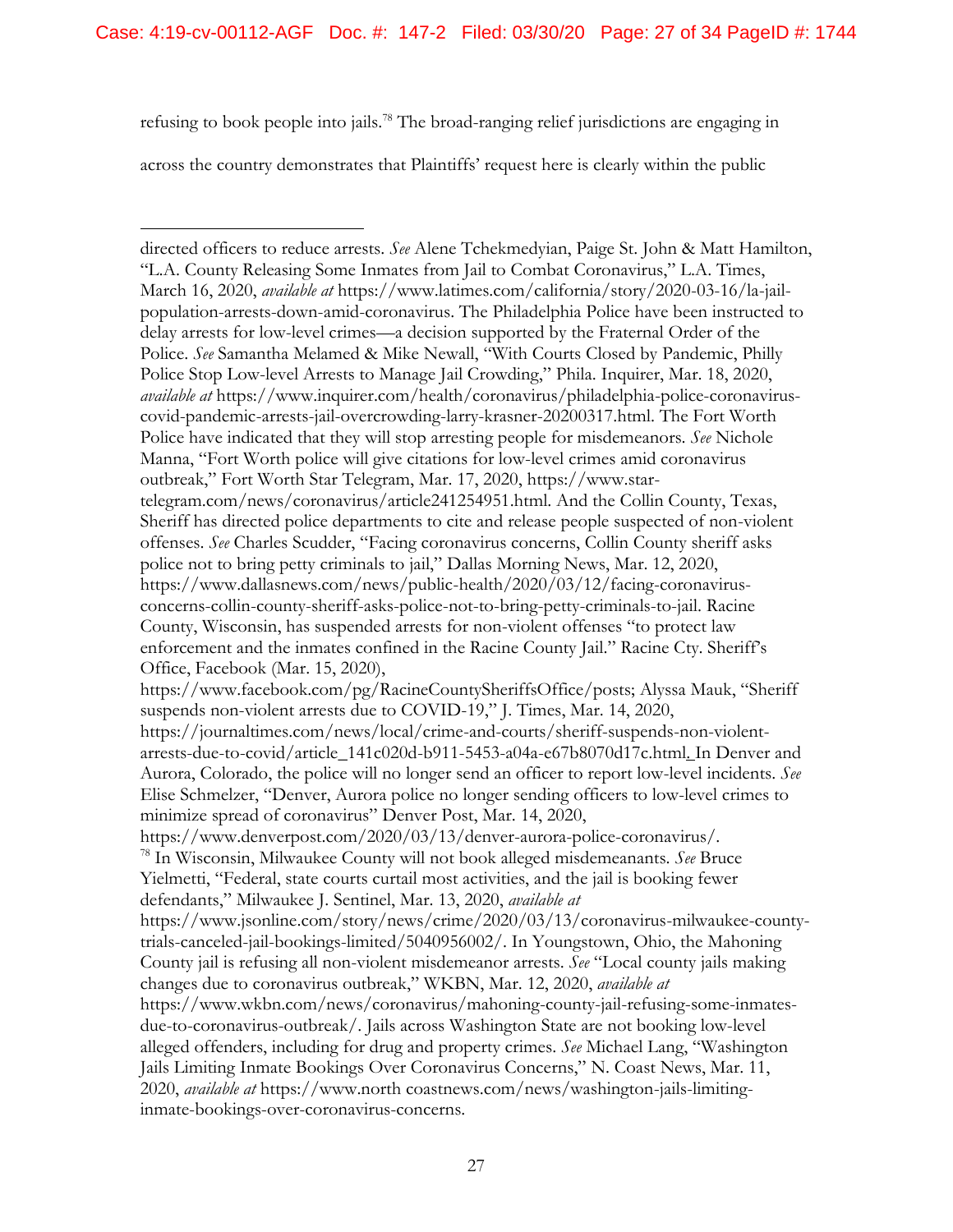interest.

### **III. PRINCIPLES OF COMITY DO NOT PRECLUDE THIS COURT FROM ISSUING A PRELIMINARY INJUNCTION**

Concern about "comity between the state and federal judiciaries," *Dixon v. City of St. Louis*, 950 F.3d 1052, 1056 (8th Cir. 2020), does not undermine the substantial public interest that supports a preliminary injunction. Although the Eighth Circuit directed this Court to consider any applicable federalism concerns when evaluating the public interest, the Circuit also was clear—in vacating and remanding for further consideration rather than reversing that it remains within this Court's authority to re-issue a preliminary injunction. Indeed, in *In re SDDS Inc.*, 97 F.3d 1030 (8th Cir. 1996), the case that the Eighth Circuit cited as establishing that comity should be considered in evaluating this *Dataphase* factor, the court ultimately held, after accounting for federalism concerns, that an injunction *should* issue. That was true, moreover, even though the basis for the injunction in *SDDS*—that parallel state court litigation was barred under principles of res judicata—is something that state courts are equally well-equipped to decide. The court nonetheless concluded that the interest in "judicial economy" and avoiding "duplicative litigation" overcame the notion that "interference with a state court proceeding is generally opposed by public policy." *Id.* at 1041. Certainly, if the interest in judicial economy in a *single* dispute is weighty enough to overcome comity concerns, then so is the combined interest in preventing the unconstitutional detention of scores of individuals and slowing the spread of a virus that has precipitated a national public health crisis.

Not only are the other considerations relevant to the public interest particularly strong here, but also the federalism interest is relatively weak. This is true for four reasons.

First, the Supreme Court has explained that principles of comity are at their height in areas where the States enjoy "wide regulatory latitude," not when a "suit . . . involve[s] any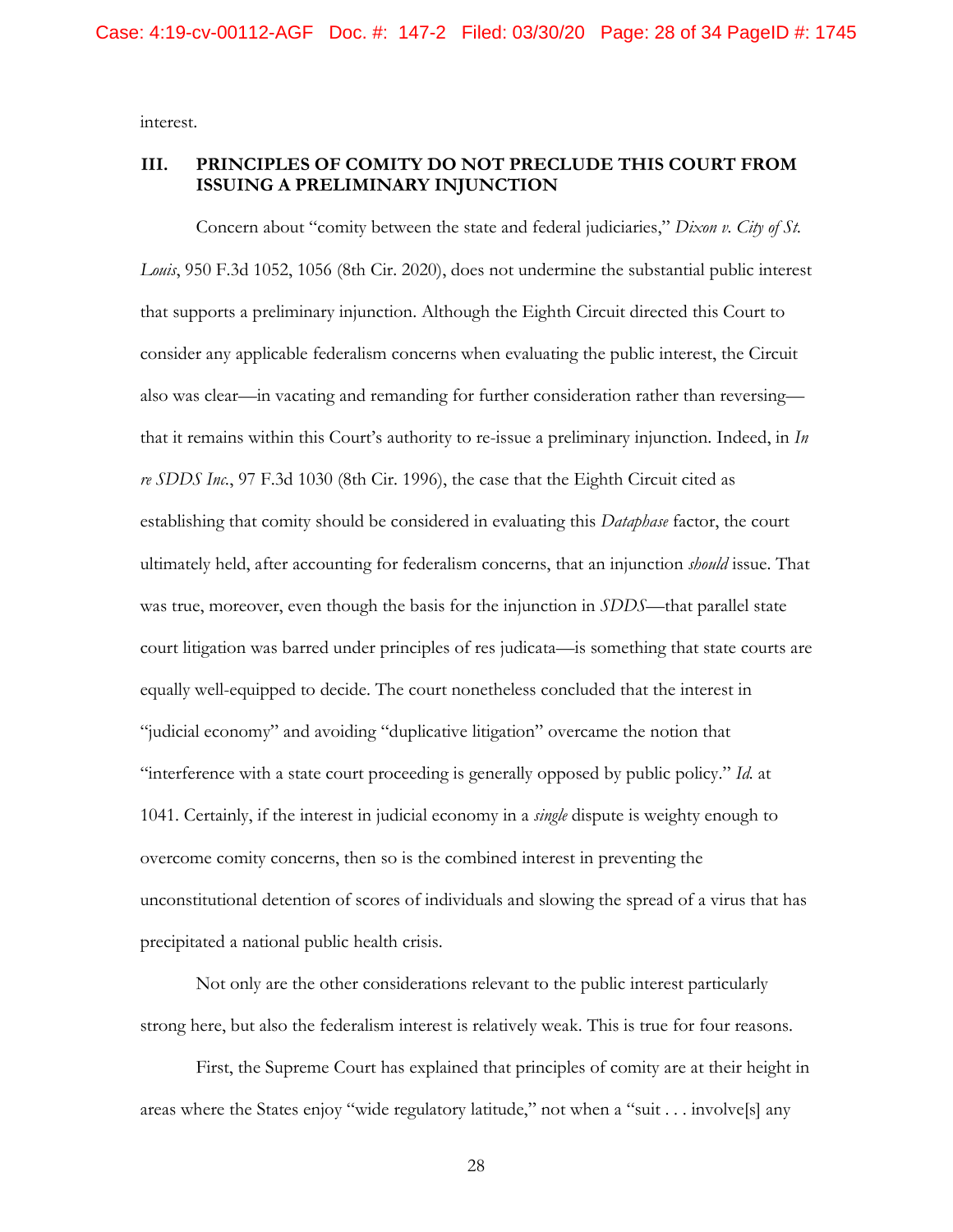fundamental right or classification that attracts heightened judicial scrutiny." *Levin v. Commerce Energy, Inc.*, 560 U.S. 413, 431 (2010). This case, which concerns Plaintiffs' core liberty and due process interests, falls into the latter category.<sup>79</sup> Defendants' practice, from before this lawsuit was filed to this day, has been to issue de facto detention orders by imposing unaffordable money bail without any finding, let alone one by clear and convincing evidence, that detention is necessary to advance a compelling state interest. As this Court concluded—and the Eighth Circuit did not question—"heightened scrutiny" applies to this infringement of Plaintiffs' fundamental rights. *See* June 11, 2019 Memorandum and Order, ECF No. 95 at 29.

Second, Defendants continue to defy the Missouri Supreme Court's Rules. The Eighth Circuit explained that a proper accounting for federalism in this case requires that this Court look beyond the language of the new Rules as written by the Missouri Supreme Court to "their implementation" in practice by Defendants. *Dixon*, 950 F.3d at 1056. Consistent with that directive, the "gravamen" of Plaintiffs' claims continues to be that Defendants disregard the state-wide policy established by the Missouri Supreme Court. *See*  June 11, 2019 Memorandum and Order, ECF No. 95 at 27. Thus, although respect for our system of federalism dictates that "needless friction with state policies" be avoided, *Dixon*, 950 F.3d at 1056 (quoting *R.R. Comm'n of Tex. v. Pullman Co.*, 312 U.S. 496, 500 (1941)), any such "friction" is absent here. *Cf. ODonnell v. Harris Cty.*, 260 F. Supp. 3d 810, 821 (S.D. Tex. 2017) (rejecting that the public interest warranted a stay of injunction against bail practices where "[t]he Texas legislature, indeed the Texas Constitution, d[id] not permit the type of

 $79$  Plaintiffs do not question that, as a general matter, Defendant Judges have "wide ... latitude" to control their rules of practice, but the federal constitutional rights at issue here impose a limit on that discretion, as reflected in the numerous cases holding similar bail practices unconstitutional. *See supra* n.1 (collecting cases).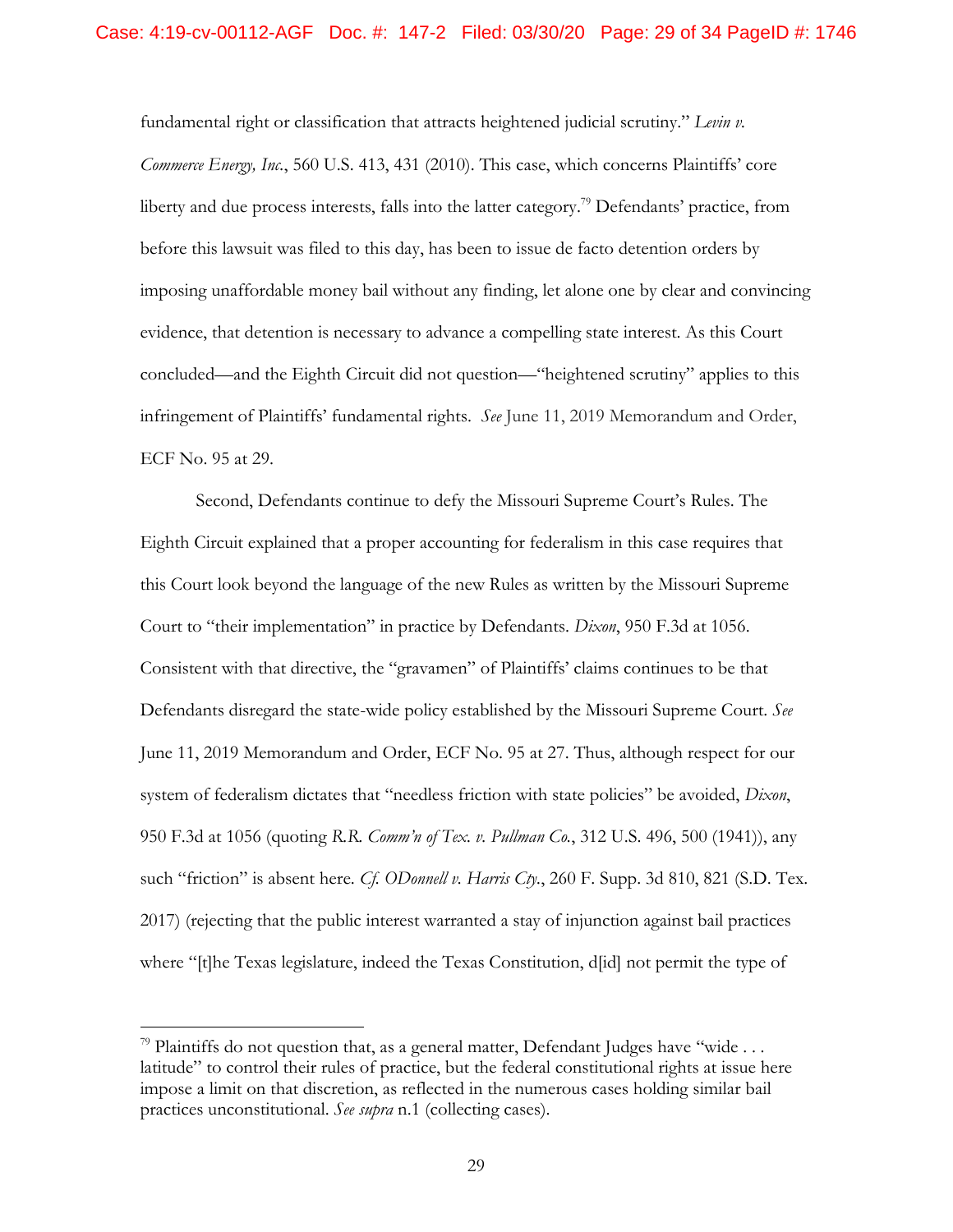pretrial preventive detention in misdemeanor cases that Harris County['s practices] systematically and routinely accomplishe[d]").

Third, the nature of Defendant Judges' continued unconstitutional practices weakens any comity interest here. Principles of comity can further federal-state relations by giving state authorities an opportunity to "correct" any alleged violation of federal rights. *See, e.g.*, *Leggins v. Lockhart*, 822 F.2d 764, 768 n.5 (8th Cir. 1987). Here, however, the continued need for a preliminary injunction evidences that Defendants have already been provided and foregone that opportunity. This is especially true given this Court's prior rigorous findings that Defendants had, for years, violated the Missouri Supreme Court Rules governing this issue, and this Court's observation that, as the deadline for new Rules approached, they were unable to explain any plans concerning how they would even begin to implement them. *See*  Hr'g Tr. at 17:11-15, June 14, 2009 ("I]n light of these [amendments to the Missouri Supreme Court Rules] which have been published since December, coupled with this litigation, I'm somewhat appalled that there has been no consideration and discussion with respect to what is going to happen with the 700 people you tell me are sitting there.").

Rather than correct the substance of the constitutional defects in their practices after this Court's injunction was stayed and the new Rules took effect, Defendant Judges have, at most, altered the form of the violation. Defendant Judges still fail to provide any notice to recently arrested individuals that their ability to pay, flight risk, and danger to the community will be at issue in their initial appearance. *See Turner v. Rogers*, 564 U.S. 431, 131 (2011) (notice of "critical issue[s]" is a minimum requirement of due process). And now, rather than explicitly instruct arrested individuals not to challenge their bond until a public defender is appointed—their prior practice—Defendant Judges appoint a contract attorney to immediately argue on behalf of the arrested individual, even though the attorney has never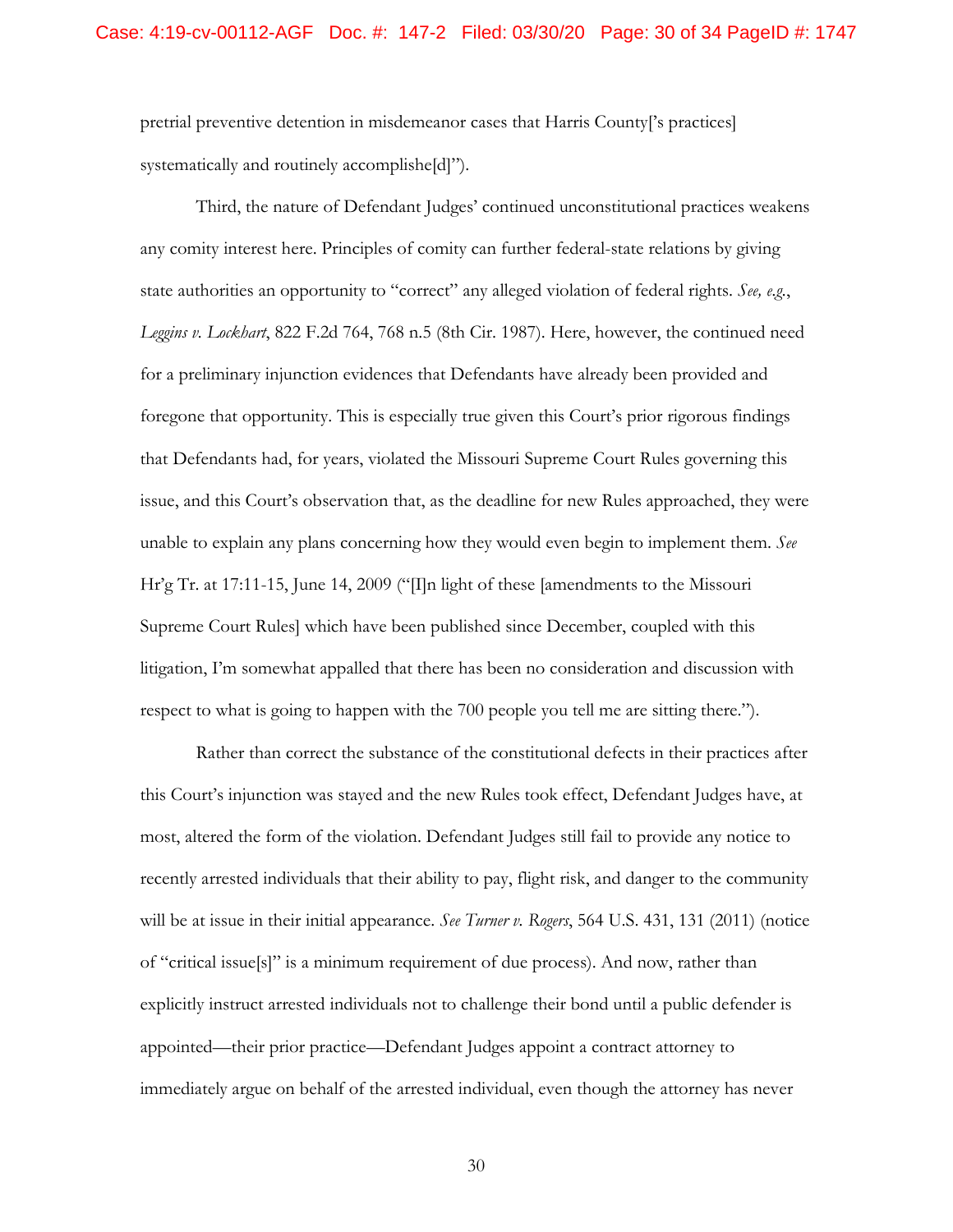met with the individual, has no familiarity with his or her background, and has no means of confidentially speaking to the individual to gather evidence relevant to setting bail. This equally effective means of denying arrested individuals a meaningful opportunity to be heard—and thus of violating both the U.S. Constitution and the Missouri Supreme Court Rules—demonstrates that declining to issue an injunction under principles of comity would be in vain.

Fourth, Plaintiffs' requested relief still leaves Defendant Judges with the full ability to ensure that the State's compelling interests are served. *Cf. Purnell v. Mo. Dep't of Corr.*, 753 F.2d 703, 709 (8th Cir. 1985) ("Deference is due the states, as governmental units, not their courts, their executives, or their legislatures, save as these bodies represent the state itself." (citation omitted)). As Plaintiffs have previously explained, Plaintiffs do not seek the release of any specific individual or ask that this Court prohibit the use of money bail. Plaintiffs seek only to ensure that, when setting conditions of release, Defendant Judges provide an individualized hearing and impose no conditions greater than necessary to ensure an individual's appearance at trial or to protect the public. Thus, Defendant Judges will remain fully capable of vindicating Missouri's highest interests—a principle concern of the comity doctrine—even if an injunction issues.

#### **IV. THE COURT'S ORDER SHOULD REQUIRE SPEEDY COMPLIANCE**

 any individual currently detained on a Class A or B felony. For individuals not yet arrested, Finally, Plaintiffs seek a preliminary injunction with the same substantive relief as that ordered in this Court's June 11, 2019 Memorandum and Order, but that also requires Defendant Commissioner of Corrections Dale Glass to comply in a timely manner. In particular, Plaintiffs request that this Court require compliance within three days for any individuals currently detained on no higher than a Class C felony and within seven days for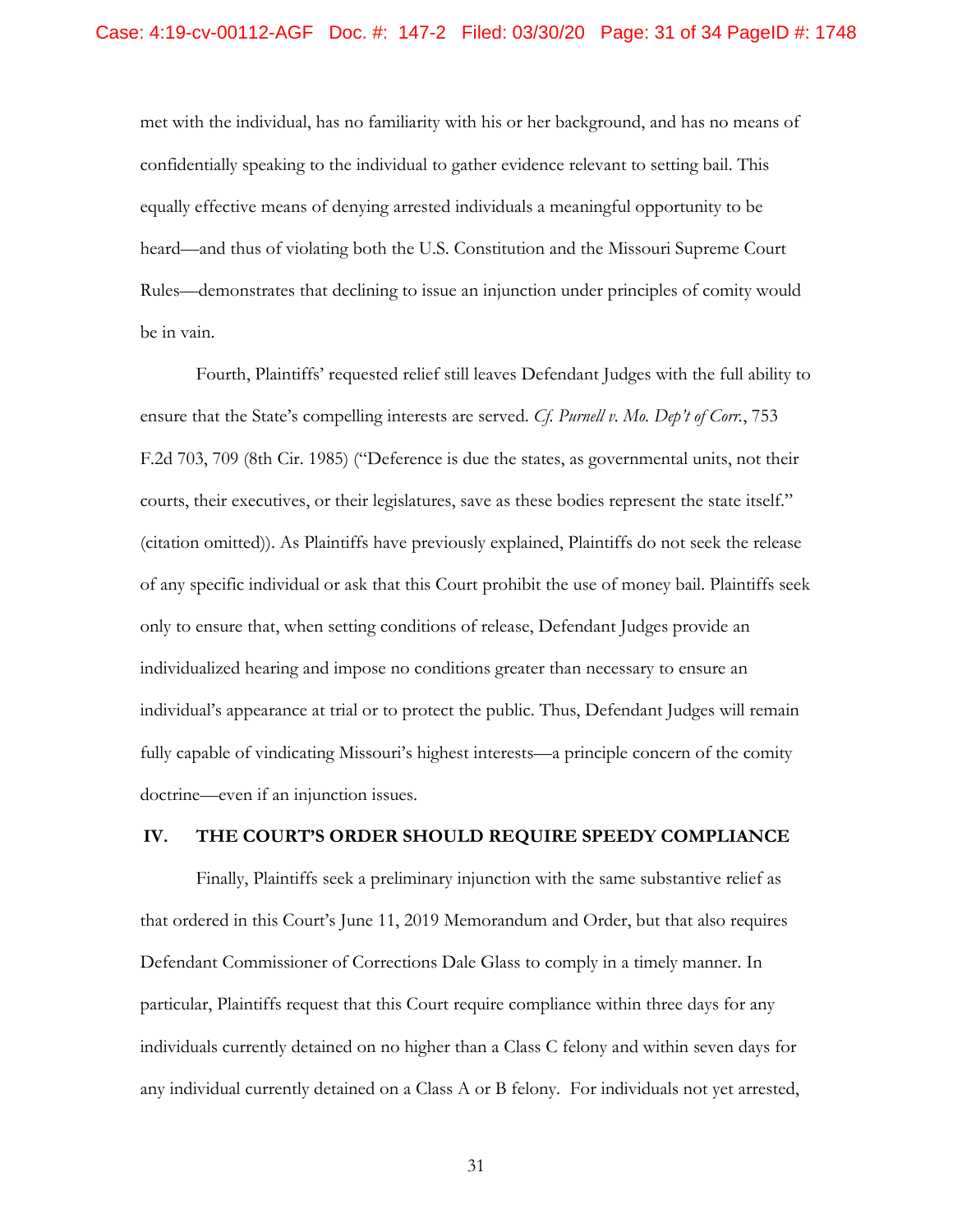Plaintiffs request that the Court order Defendant Glass not enforce any order that was not the result of a hearing within 24 hours. These abbreviated time frames is appropriate in light of the significant risk that COVID-19 poses and the likelihood that those detained on low level felonies, or even misdemeanors, are not being lawfully held.

Although Defendants objected to a seven-day compliance period when this Court issued its initial preliminary injunction, those objections lack merit here for two reasons, even beyond the immediate threat posed by COVID-19. First, the number of class members currently detained is 40 percent lower. When this Court issued its preliminary injunction, there were 902 individuals detained on state charges. Decl. of Dale Glass, ECF No. 99-1 ¶ 2. As of March 30, 2020—the most recent date for which data is available—only 528 individuals are currently held on state charges. *See* Ex. 14, "Inmate Population Data."<sup>80</sup> Second, Defendants did not raise their objection to the seven-day time frame until after this Court issued its injunction, even though Plaintiffs had included that time frame in their request for relief. Appropriate preparations would have made compliance feasible.

#### **CONCLUSION**

For the foregoing reasons, Plaintiffs respectfully request that this Court re-issue the preliminary injunction.

Dated: March 30, 2020 Respectfully Submitted,

 $\overline{a}$ 

ARCHCITY DEFENDERS, INC.

*/s/Jacqueline Kutnik-Bauder*  Blake A. Strode (MBE #68422MO) Michael-John Voss (MBE #61742MO) Jacqueline Kutnik-Bauder (MBE # 45014MO) John M. Waldron (MBE #70401MO) Maureen Hanlon (MBE #70990MO)

<sup>80</sup> The data included in Exhibit 10 is also available online at https://www.stlouismo.gov/government/departments/public-safety/corrections/corrections-inmatepopulation-data.cfm.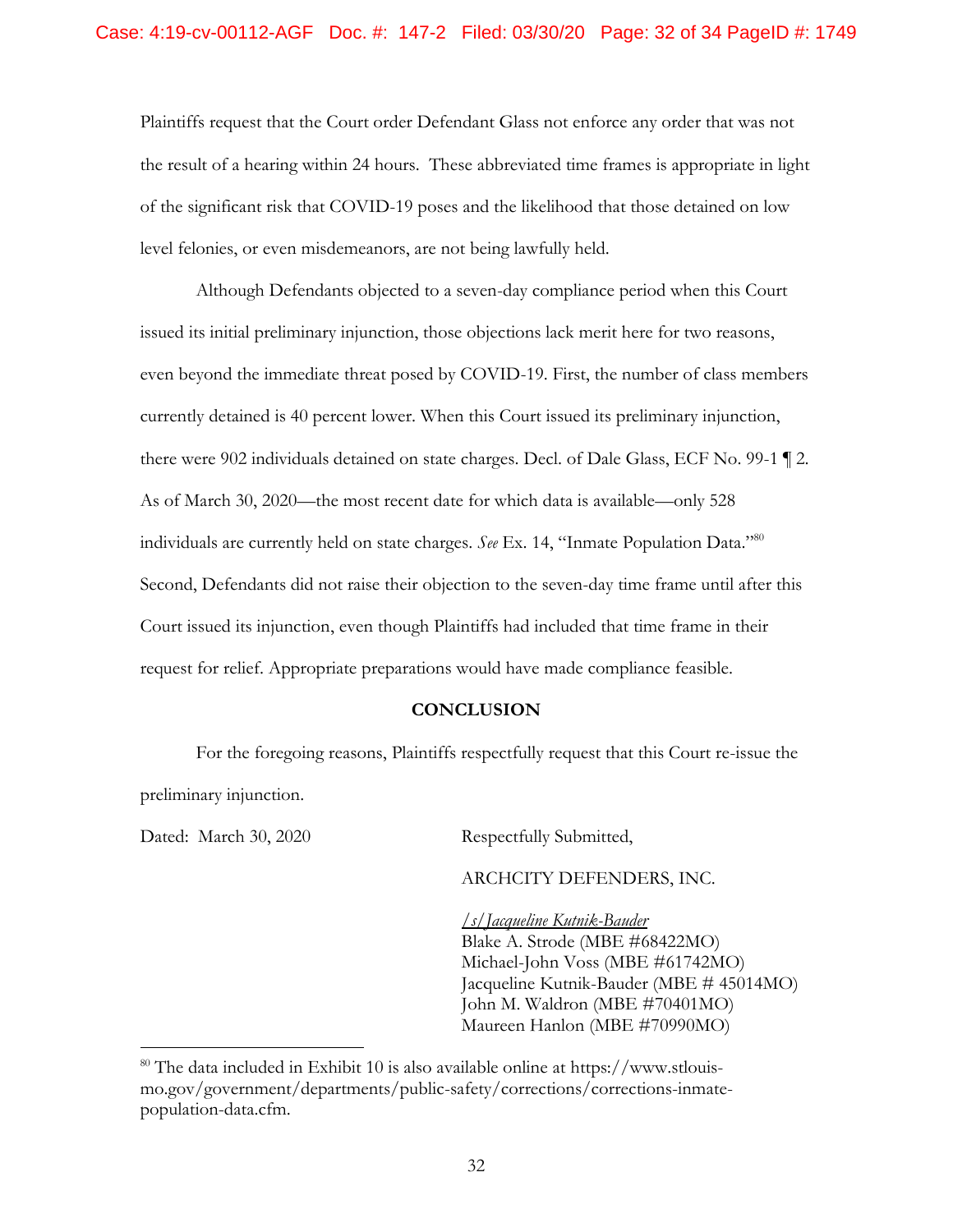440 N. 4th Street, Suite 390 Saint Louis, MO 63102 855-724-2489 314-925-1307 (fax) bstrode@archcitydefenders.org mjvoss@archcitydefenders.org jkutnikbauder@archcitydefenders.org mhanlon@archcitydefenders.org jwaldron@archcitydefenders.org

#### INSTITUTE FOR CONSTITUTIONAL ADVOCACY AND PROTECTION

#### */s/ Seth Wayne*

Seth Wayne (D.C. Bar No. 888273445, Federal Bar No. 888273445) Robert Friedman (D.C. Bar No.1046738, Federal Bar No. 5240296NY) (admitted pro hac vice) Mary B. McCord (MBE #41025MO, Federal Bar No. 427563DC) (admitted pro hac vice) Georgetown University Law Center 600 New Jersey Ave. NW Washington, D.C. 20001 Tel: 202-662-9042 sw1098@georgetown.edu rdf34@georgetown.edu mbm7@georgetown.edu

#### ADVANCEMENT PROJECT

*/s/ Thomas B. Harvey*  Thomas B. Harvey (MBE #61734MO) (admitted pro hac vice) Miriam R. Nemeth (D.C. Bar No. 1028529) (pro hac vice application forthcoming) 1220 L Street, N.W., Suite 850 Washington, DC 20005 Tel: (202) 728-9557 Fax: (202) 728-9558 tharvey@advancementproject.org